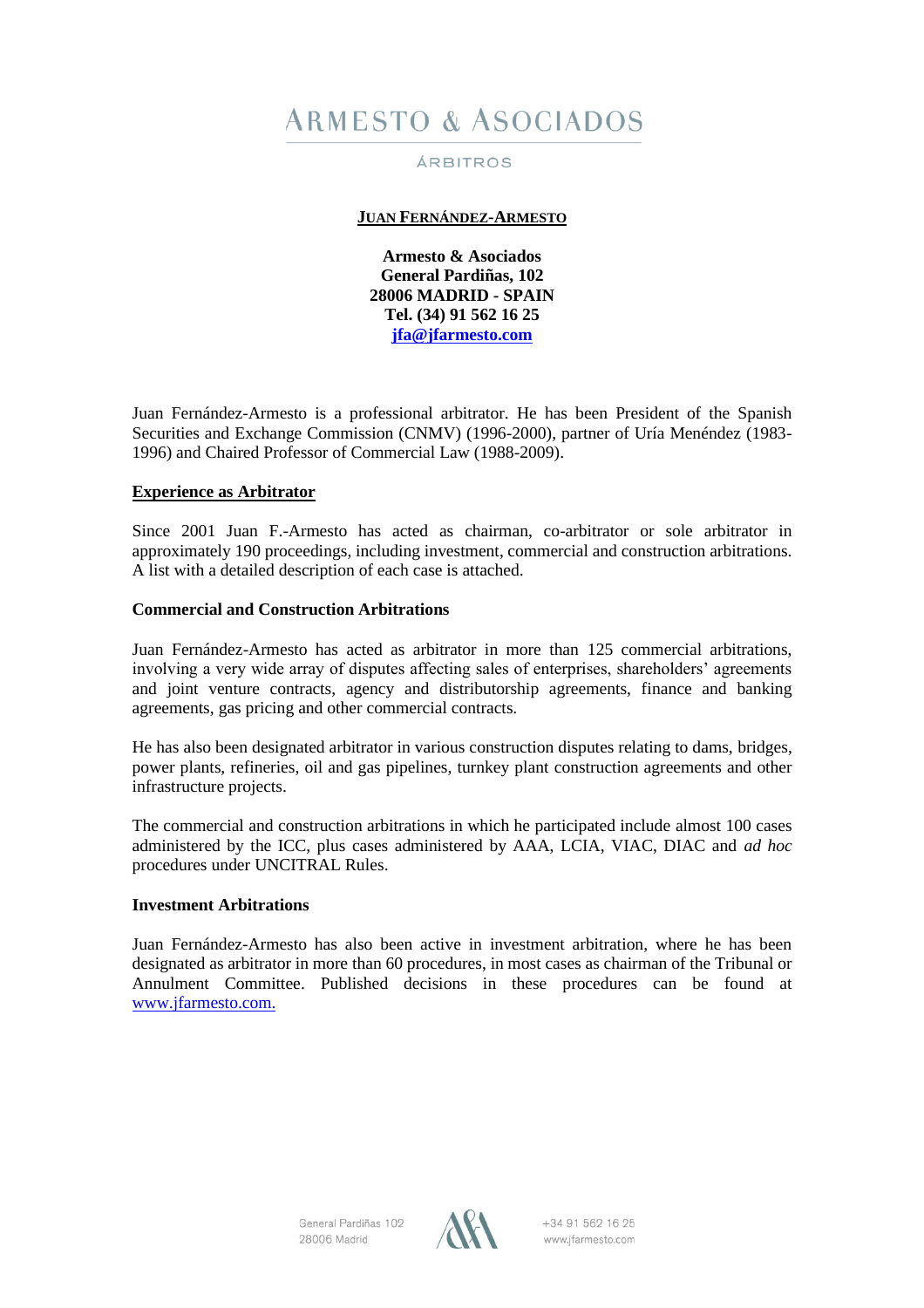

#### **Public Appointments**

In October 1996 Juan F.-Armesto was designated by the Spanish government Chairman of the Spanish Securities and Exchange Commission (CNMV), an institution modelled on the American SEC, and with equivalent powers. As Chairman of the CNMV he chaired more than 200 disciplinary proceedings in matters relating to the securities markets.

Between 2011 and 2020 he was Vice-President of the Joint Board of Appeal of the European Supervisory Authorities (ESMA, EBA and EIOPA), the body which reviews the decisions of such Authorities.

# **Professional and Academic Experience**

Between 1983 and 1996, Juan F.-Armesto was partner of the law firm Uría Menéndez. In 1993 he became the head of the litigation and arbitration area of the firm and acted as counsel in more than 40 domestic and international arbitrations.

In 1978 he started to teach commercial law as Assistant Professor at Comillas University - ICADE in Madrid. He was designated Chaired Professor in 1988 and continued teaching until 2009.

#### *Curriculum Vitae*

Spanish national, born in New York in 1953, he lived for 10 years in Germany, obtained the *Abitur* at the German School in Madrid (1972), and then received Degrees in Law (ICADE, Madrid, 1977) and in Business Administration (ICADE, Madrid, 1978) and an *Iuris Doctor* (Universidad Autónoma de Madrid, 1983 *summa cum laude*).

Bilingual: Spanish-German; English; Portuguese and working knowledge of French.

# **Panels and Professional Associations**

Chairman, Club Español del Arbitraje (2017-2020).

Vice-President, ICCA (2019-2021).

Vice-Chairman, IBA Arbitration Committee (2008-2009).

Member of the Court of the LCIA (2015-2020).

Member of the Panel of ICSID designated by the Kingdom of Spain (2010-2016).

Member of the Panel of Arbitrators of CIETAC since 2021.

Member of the Panel of Arbitrators of CIMA since 2003.

Member of BAC/BIAC Panel of Arbitrators for International Investment Arbitration since 2021.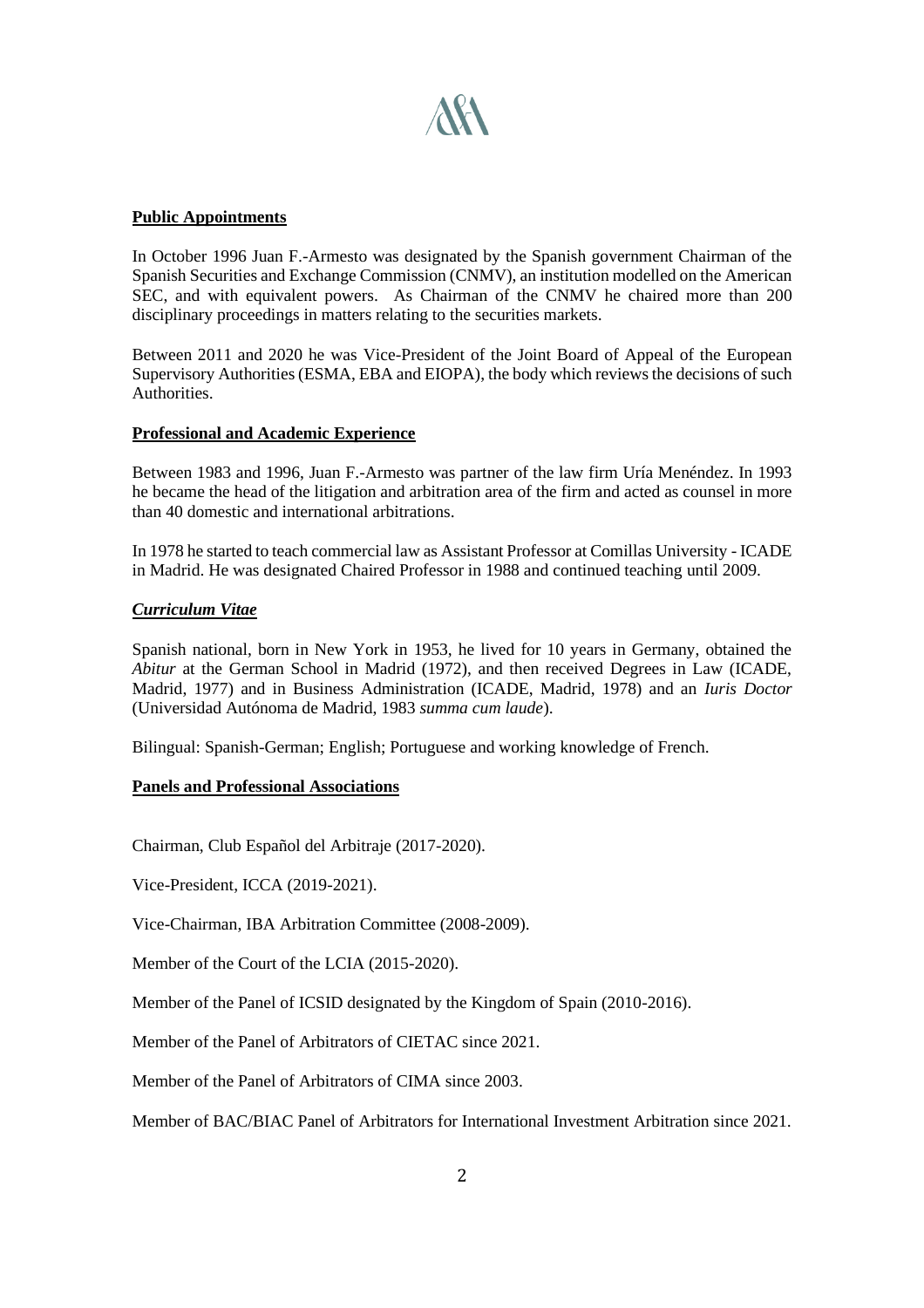

# **Publications and Conferences**

Juan F.-Armesto has published two books, various chapters in collective publications, numerous articles and participated as speaker in more than two hundred public events.

A full list of his articles and the text of many of them can be seen in the "Publications and Conferences" area o[f www.jfarmesto.com.](http://www.jfarmesto.com/)

June 2022.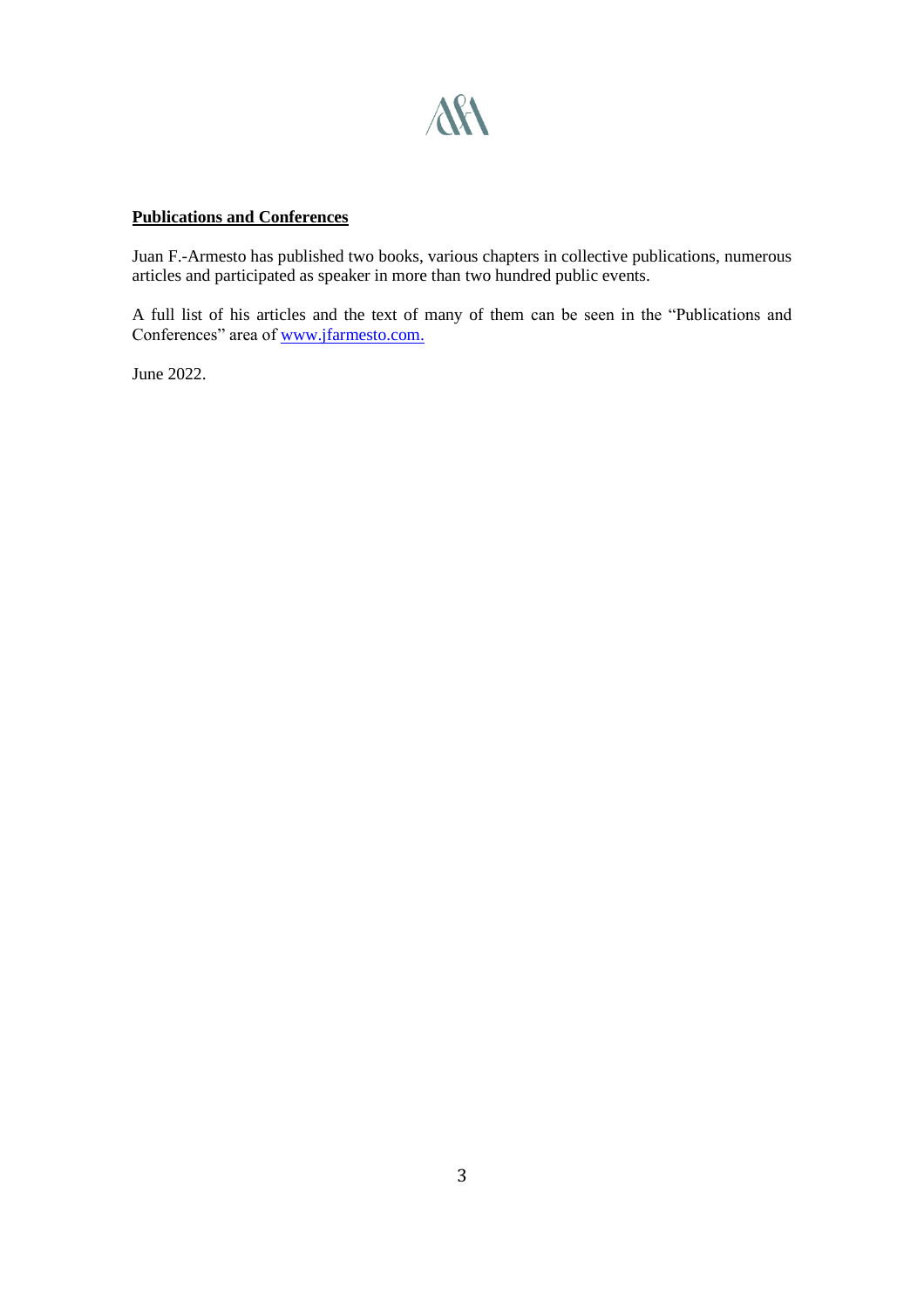

#### **LIST OF ARBITRATIONS IN WHICH JUAN FERNÁNDEZ-ARMESTO HAS PARTICIPATED AS ARBITRATOR SINCE 2001**

**2022**

- 1. **Mexican construction company and its Mexican parent company vs. Mexican energy company,** co-arbitrator (chairman: Fernando Marcondes; co-arbitrator: Carmen Núñez-Lagos), ICC, Mexican law, Spanish language. Counsel to Claimant: in-house and Woess & Partners LLC. Counsel to Respondent: Von Wobeser Y Sierra, S.C. (2022).
- 2. **Bayındır İnşaat Turizm Ticaret ve Sanayi A.Ş v. Islamic Republic of Pakistan**, chairman (co-arbitrators: K. Hobér and J. Christopher Thomas QC), ICSID Case No. ARB/21/48, investment arbitration, English language. Counsel to Claimant: Swanson Huddell & Daschbach, Fishman Haygood and Kabine Law Office. Counsel to Respondent: International Disputes Unit, Office of the Attorney General for Pakistan and Reed Smith (2022).
- 3. **SREW N.V. v. Ukraine**, chairman (co-arbitrators: S. Alexandrov and J. Kalicki), ICSID Case No. ARB/21/52, investment arbitration, English language. Counsel to Claimant: AKG Advisory. Counsel to Respondent: Ministry of Justice (2022).

- 4. **Amir Masood Taheri v. United Arab Emirates**, chairman (co-arbitrators: K. Reichert and R. Vinuesa), ICSID Case No. Arb. /21/19, investment arbitrattion, English language. Counsel to Claimant: Mannheimer Swartling Advokatbyrå AB. Counsel to Respondent: Ministry of Foreign Affairs and International Cooperation, Abu Dhabi, (2021).
- 5. **Italian Construction Company and its Chilean Subsidiary vs. French Construction Company and its Chilean Subsidiary**, chairman (co-arbitrators: J. Arancibia Mattar and L. Lévy), ICC, Chilean law, English language. Counsel to Claimant: Baker & McKenzie. Counsel to Respondent: Lalive, (2021).
- 6. **United Group B.V., Adria Serbia Holdco B.V. and Serbia Broadband–srpske kablovske mreže d.o.o. Beograd v. Republic of Serbia**, chairman (co-arbitrators: S. Alexandrov and R. Vinuesa), ICSID Case No. ARB/21/5, investment arbitration, English language. Counsel to Claimants: Quinn Emanuel Urquhart & Sullivan, and Moravčević Vojnović i partneri AOD. Counsel to Respondent: Omnia Strategy, Essex Court Chambers, Williams & Connolly and Law Office Anđelković, (2021).
- 7. **Encavis and others vs. Italian Republic**, chairman (co-arbitrators: W. Miles QC and A. Mourre), (Administrative Secretary: A. Briones), ICSID Case No. ARB/20/39, investment arbitration, English language. Counsel to Claimants: King & Spalding. Counsel to Respondent: Avvocatura dello Stato and Ministero degli Affari Esteri e della Cooperazione Internazionale, (2021).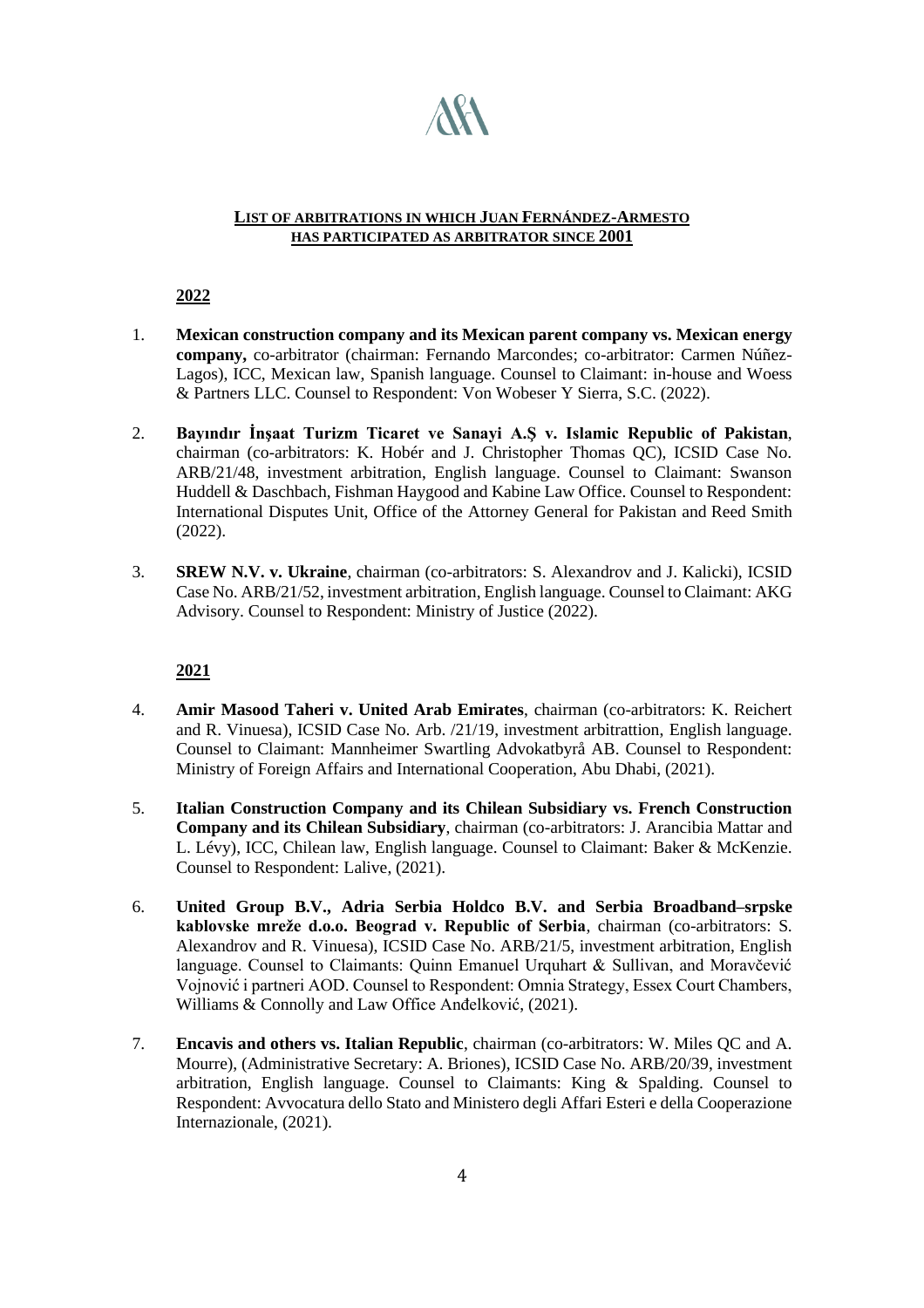# **AKA**

8. **French Oil & Gas Company v. Southeast Asian State**, chairman (co-arbitrators: M. Pryles AO and Z. Douglas QC), (Administrative Secretary: F. Aragón), *ad hoc* arbitration, concession agreements, municipal law, English language. Counsel to Claimants: Three Crowns. Counsel to Respondents: Foley Hoag and Watson Farley & Williams, (2021).

# **2020**

- 9. **Arab Company and National vs. Arab State**, chairman (co-arbitrators: C. Poncet and N. G. Ziadé), (Administrative Secretary: S. de Sampaio Jalles), ICC, investment arbitration under OIC Investment Agreement, administered by ICC, English language. Counsel to Claimants: DLA Piper and Dr. Ioannis Konstantinidis. Counsel to Respondent: Mr. Christopher Harris QC and Squire Patton Boggs, (2020).
- 10. **Chinese Company and Brazilian Companies vs. Brazilian citizens**, chairman (coarbitrators: E. Zuleta and C. A. Carmona), (Administrative Secretary: F. Seara Cardoso), ICC, share purchase agreement, Brazilian law, English language. Counsel to Claimants: Linklaters and Lefosse Advogados. Counsel to Respondents: Cescon, Barrieu, Flesch & Barreto Advogados; Baker Botts, (2020).
- 11. **JSC DTEK Krymenergo vs. The Russian Federation**, chairman (co-arbitrators: J. William Rowley QC and V. Pavić), investment arbitration under BIT, UNCITRAL Rules, administered by the PCA, English language. Counsel to Claimant: Covington & Burling. Counsel to Respondent: Houthoff Coöperatief U.A., Schellenberg Wittmer LTD and Ivanyan & Partners, (2020).
- 12. **Patel Engineering Limited vs. The Republic of Mozambique**, chairman (co-arbitrators: G. Santiago Tawil and H. Perezcano Díaz), (Administrative Secretary: S. de Sampaio Jalles), investment arbitration under BIT, UNCITRAL Rules, administered by the PCA, English language. Counsel to Claimant: Addleshaw Goddard, Miranda & Associados and Pimenta & Associados. Counsel to Respondent: Dorsey & Whitney, (2020).
- 13. **Enel Fortuna S.A. vs. Republic of Panama**, chairman (co-arbitrators: F. González de Cossío, G. Griffith QC), (Assistant to the Tribunal: A. Jankowski), ICSID Case No. ARB/19/5, investment arbitration under BIT, English language. Counsel to Claimant: Clifford Chance. Counsel to Respondent: Arnold & Porter Kaye Scholer, (2020).

- 14. **LSG Building Solutions GmbH and others vs. Romania**, chairman, (co-arbitrators: O. T. Johnson Jr. and P.M. Dupuy,), (Assistant to the Tribunal: S. de Sampaio Jalles), ICSID Case No. ARB/18/19, Energy Charter Treaty, English language. Counsel to Claimants: King & Spalding; Counsel to Respondent: Curtis, Mallet-Prevost, Colt & Mosle, (2019).
- 15. **Carlyle Group and others. vs. Kingdom of Morocco**, chairman (co-arbitrators: H. Grigera Naon and S. Wordsworth), (Assistant to the Tribunal: F. Seara Cardoso), ICSID Case No. ARB/18/29, US-Morocco Free-Trade Agreement, English language. Counsel to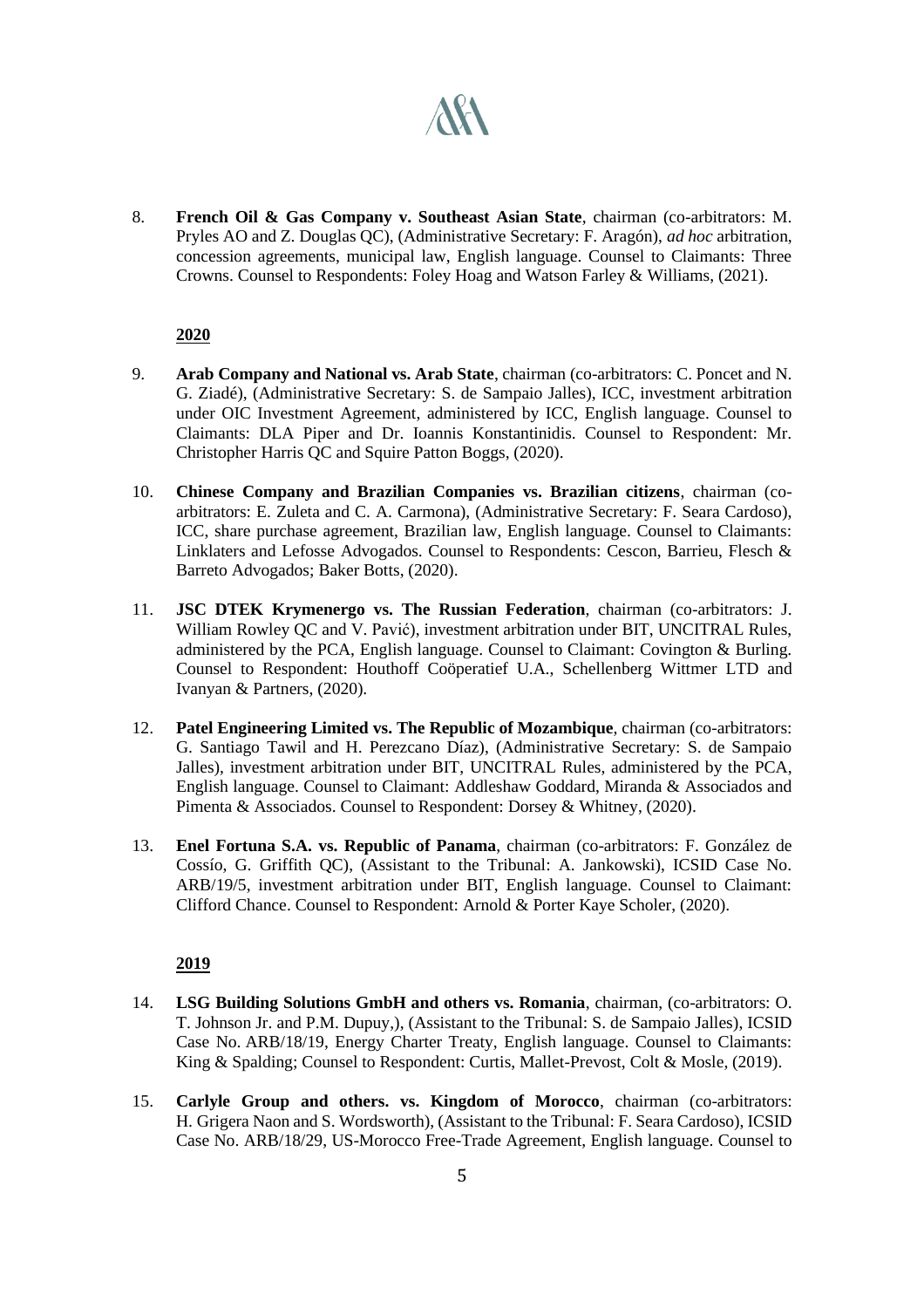

Claimants: Weil, Gotshal & Manges. Counsel to Respondent: Christopher Harris Q.C., (2019).

- 16. **Dick Fernando Abanto Ishivata vs. Bolivarian Republic of Venezuela**, chairman (coarbitrators: H. Grigera Naón and S. Torres Bernárdez), ICSID Case No. ARB(AF)/18/6, investment arbitration under BIT, Spanish language. Counsel to Claimant: Freshfields, Bruckhaus, Deringer and Dechamps International Law. Counsel to Respondent: Guglielmino Derecho Internacional, (2019).
- 17. **Shokat Mohammed Dalal vs. United Arab Emirates**, chairman (co-arbitrators: S. Alexandrov and T. Landau), (Assistant to the Tribunal: A. Jankowski), ICSID Case No. ARB/19/10, investment arbitration under BIT, English language. Counsel to Claimant: Shardul Amarchand Mangaldas & Co. Counsel to Respondent: Allen & Overy, (2019).
- 18. **Brazilian Company vs. Brazilian Companies**, chairman (co-arbitrators: A. Schreiber and J. E. Nunes Pinto), (Administrative Secretary: S. de Sampaio Jalles), ICC, share purchase agreement, Brazilian law, Portuguese language. Counsel to Claimant: Mattos Filho, Veiga Filho, Marrey Jr. e Quiroga Advogados; Ferro, Castro Neves, Daltro & Gomide Advogados; Wilmer Cutler Pickering Hale and Dorr; King & Spalding. Counsel to Respondent 1: E. Munhoz Advogados; Lefosse Advogados; Freshfields Bruckhaus Deringer. Counsel to Respondent 2: Bichara Advogados; White & Case, (2019).
- 19. **Russian Company vs. Latin American State Entity**, chairman (co-arbitrators: G. Tawil and A. Mourre), (Administrative Secretary: F. Aragón), CAM Santiago, hydroelectricconstruction contract, English and Spanish language. Counsel to Claimant: Freshfields; Counsel to Respondent: In-house counsel, State Attorney's Office and Baker Botts, (2019).
- 20. **Mauritian Company vs. BVI and Mauritian Companies**, chairman (co-arbitrators: P. Friedland and A. Soveral Martins), (Administrative Secretary: S. de Sampaio Jalles), ICC, shareholders agreement, law of African Republic, English language. Counsel to Claimant: Sullivan & Cromwell; Counsel to Respondent: Mayer Brown International, T&C Mayer Brown (2019).

- 21. **Russian Company vs. Eastern European State**, chairman (co-arbitrators: S. Alexandrov and B. Stern), (Administrative Secretary: K. Baptista), UNCITRAL, investment arbitration under multilateral treaty, English language. Counsel to Claimant: Baker & McKenzie; Counsel to Respondent: White & Case, (2018).
- 22. **Gramercy Funds Management LLC and Gramercy Peru Holdings LLC vs. Republic of Peru**; chairman (co-arbitrators: S. Drymer and B. Stern), (Assistant to the Tribunal: K. Baptista), UNCITRAL administered by ICSID, investment arbitration under TPA USA-Peru; English and Spanish languages. Counsel to Claimant: Debevoise & Plimpton; Rodrigo, Elias & Medrano. Counsel to Respondent: White & Case and Arnold & Porter Kaye Schole LLP, (2018).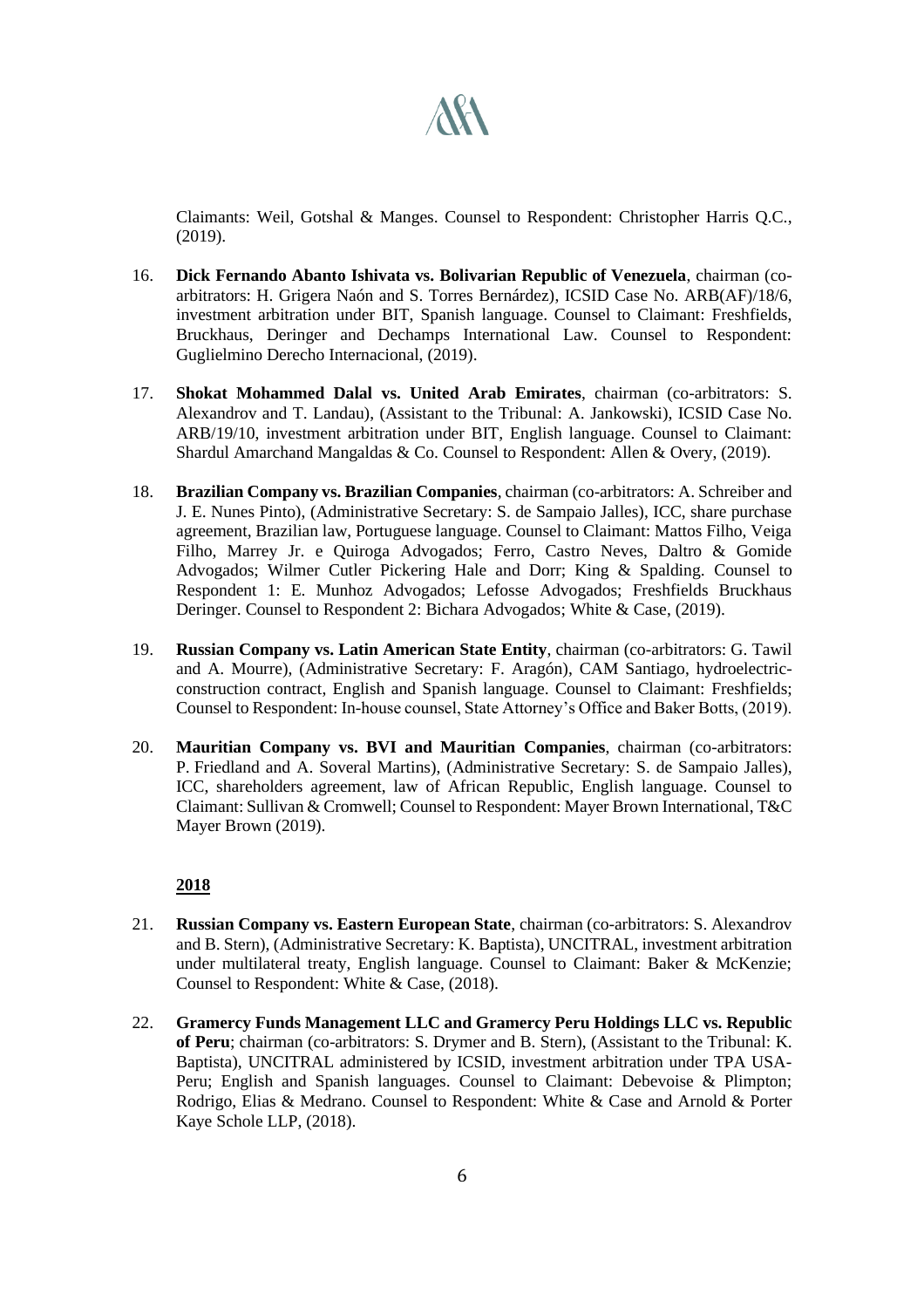# **ART**

- 23. **Edenred S.A. vs. Hungary**, chairman (co-arbitrators: F. Orrego Vicuña (+) / P.-Y. Tschanz and C. von Wobeser), (Assistant to the Tribunal: B. McDonnell), ICSID, revision of investment arbitration award rendered in 2016, English language. Counsel to Applicant: Horváth & Partners DLA Piper; Counsel to Respondent: Hogan Lovells, (2018).
- 24. **Svenska Hadelsbanken, Skandinaviska Enskilda Banken, Swedbank and Nordea vs. The European Securities and Markets Authority (ESMA)**, Vice-President of the Joint Board of Appeal of the European Supervisory Authorities; Counsel to Appellants: i) Svenska Handelsbanken: Roschier; ii) Skandinaviska Enskilda Banken: Allen & Overy; iii) Nordea Bank: Linklaters; iv) Swedbank: Gernandt & Danielsson; Counsel to Respondent: Cleary Gottlieb Steen & Hamilton, (2018).
- 25. **Luxembourg Holding Company vs. Luxembourg Holding Company,** chairman (coarbitrators: A. Hierro and D. Arias), (Administrative Secretary: S. de Sampaio Jalles), ICC, share purchase agreement, Portuguese law, English language. Counsel to Claimant: PLMJ Advogados; Counsel to Respondent: Morais Leitão, Galvão Teles, Soares da Silva & Associados, (2018).
- 26. **International Construction Company vs. Central American Public Agency**, chairman (co-arbitrators: H. Grigera Naón and J. E. Nunes Pinto), (Administrative Secretary: K. Baptista until August 2018 and M. Riofrio from August 2018), ICC, construction contract, law of Central American Republic, Spanish language. Counsel to Claimant: Inhouse, Derains & Gharavi; Counsel to Respondent: In-house, (2018).
- 27. **Private Companies and Individuals vs. Brazilian Entity**, chairman (co-arbitrators: S. K. Chermont de Britto and N. C. da Silva Flores), (Administrative Secretary: S. de Sampaio Jalles), ICC, settlement agreement, Brazilian law, Portuguese language. Counsel to Claimant: Didier, Sodré & Rosa; Shearman & Sterling; Herbert Smith Freehills; In-house. Counsel to Respondent: Tozzini Freire Advogados; Siqueira, Bottrel, Almeida e Silva Advogados; Cleary Gottlieb Steen & Hamilton, (2018).
- 28. **Spanish Company vs. English Company**, President (co-arbitrators: F. Gómez Pomar and J. A. Caínzos), (Administrative Secretary: L. F. Rodríguez), CAM, share purchase agreement, Spanish Law, Spanish language. Counsel to Claimant: Cuatrecasas Gonçalves Pereira; Counsel to Respondent: Baker & McKenzie Barcelona, (2018).

- 29. **Central European Company vs. Central European State**, chairman (co-arbitrators: M. Wirth and T. Sójka), (Assistant to the Tribunal: L. F. Rodríguez), UNCITRAL, PCA, BIT-based arbitration, gambling industry, English language, (2017).
- 30. **FinancialCraft Analytics Sp. z o.o. (formerly named Global Rating Sp. z o.o.) vs. The European Securities and Markets Authority (ESMA)**, Vice President of the Joint Board of Appeal of the European Supervisory Authorities, appeal of a decision of ESMA under Article 60(4) of Regulation (EU) No. 1095/2010, English language, (2017).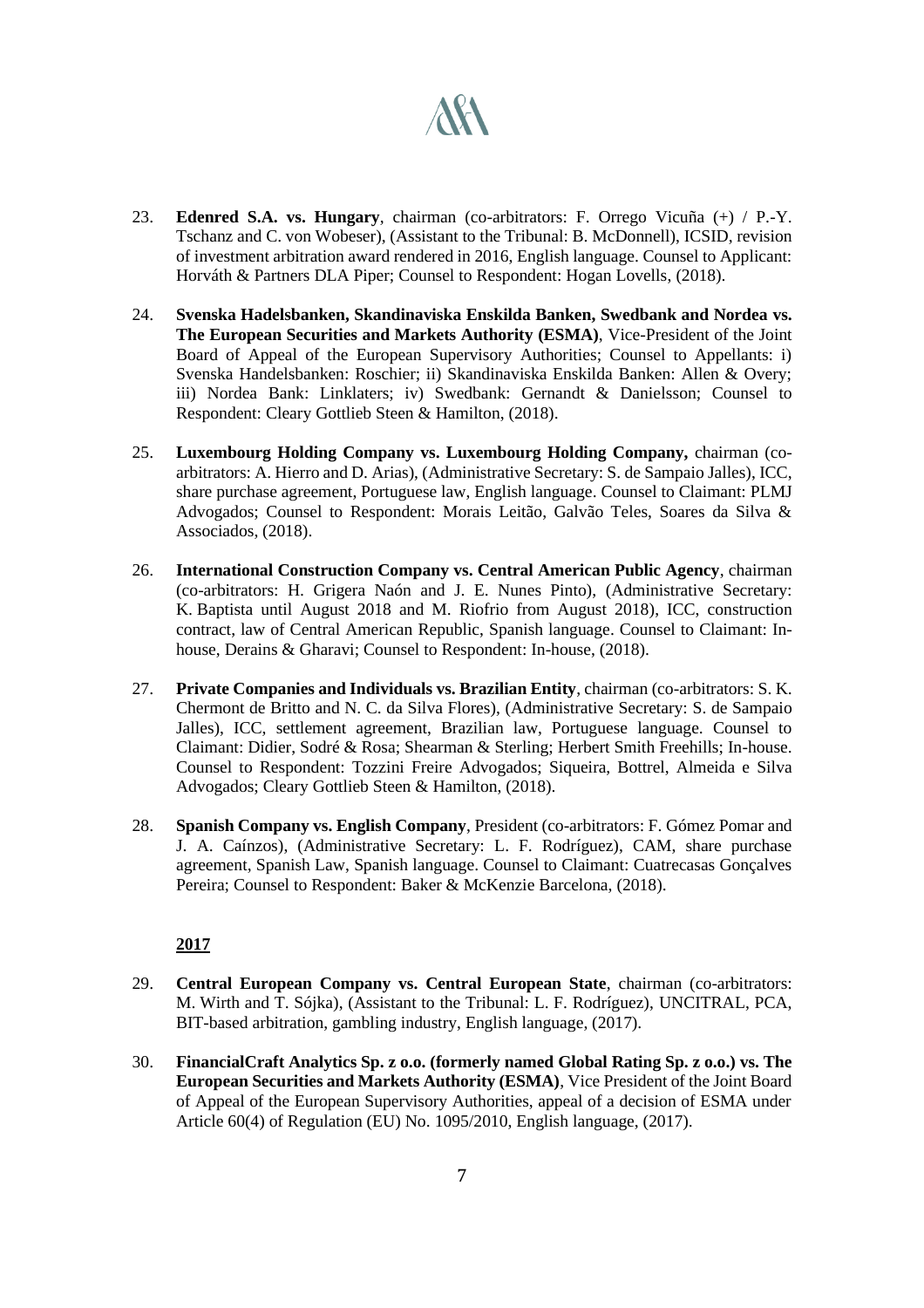

- 31. **Anglo-Adriatic Group Limited vs. Republic of Albania**, chairman (co-arbitrators: G. von Segesser and B. Stern), (Assistant to the Tribunal: L. F. Rodríguez), ICSID Case No. ARB/17/6, investment arbitration under BIT, English language, (2017).
- 32. **DP World Limited vs. Kingdom of Belgium**, chairman (co-arbitrators: B. Stern and S. Alexandrov), ICSID Case No. ARB/17/21, investment arbitration under BIT, English language, (2017).
- 33. **Pawlowski AG and Project Sever s.r.o. vs. Czech Republic**, chairman (co-arbitrators: J. Beechey and V. Lowe), (Assistant to the Tribunal: K. Baptista), ICSID Case No. ARB/17/11, investment arbitration under BIT, English language, (2017).
- 34. **Lebanese Bank vs. Several Borrowers**, chairman (co-arbitrators: S. Prevezer and T. Baloch), (Administrative Secretary: K. Baptista), LCIA, loan agreement, English law, English language, (2017).
- 35. **Oil and Gas Company vs. African State-Owned Entity,** chairman (co-arbitrators: E. Damião Gonçalves and J. E. Nunes Pinto), (Administrative Secretary: S. de Sampaio Jalles), UNCITRAL (ICC), production sharing contract, Portuguese language, (2017).
- 36. **Spanish Temporary Union of Companies vs. Spanish State-Owned Company**, coarbitrator (chairman: J. Mairata Laviña; co-arbitrator: E. Benito Sancho), Corte Civil y Mercantil de Arbitraje, construction contract, Spanish law, Spanish language, (2017).
- 37. **Chilean Company v. Chilean and Italian Companies,** chairman (co-arbitrators: O. Garibaldi and A. Fermandois), (Administrative Secretary: F. Seara Cardoso), ICC, construction contract, Chilean law, Spanish language, (2017).
- 38. **Togolese and Luxembourg Companies vs. Dutch and Luxembourg Companies**, coarbitrator designated by Claimant (chairman: H. Alvarez; co-arbitrator: H. Heilbron), ICC, share purchase agreement, English law, English language, (2017).

- 39. **Andrus Kluge, Boris Belyaev, Radio Elektroniks OÜ and Timur Dyakov vs. European Banking Authority (EBA),** Vice President of the Joint Board of Appeal of the European Supervisory Authorities, appeal of a decision of EBA under Article 60 (1) of Regulation (EU) No. 1093/2010, English language, (2016).
- 40. **Cyprus Investor vs. Eastern European State**, chairman (co-arbitrators: S. Alexandrov and M. Kohen), (Assistant to the Tribunal: A. Jankowski), UNCITRAL, investment arbitration under BIT, English language, (2016).
- 41. **Cengiz Inşaat Sanayi Ve Ticaret A.Ş. vs. The State of Libya**, chairman (co-arbitrators: P. Mayer and G. Khairallah), (Administrative Secretary: K. Baptista), ICC, investment arbitration under BIT, English language, (2016).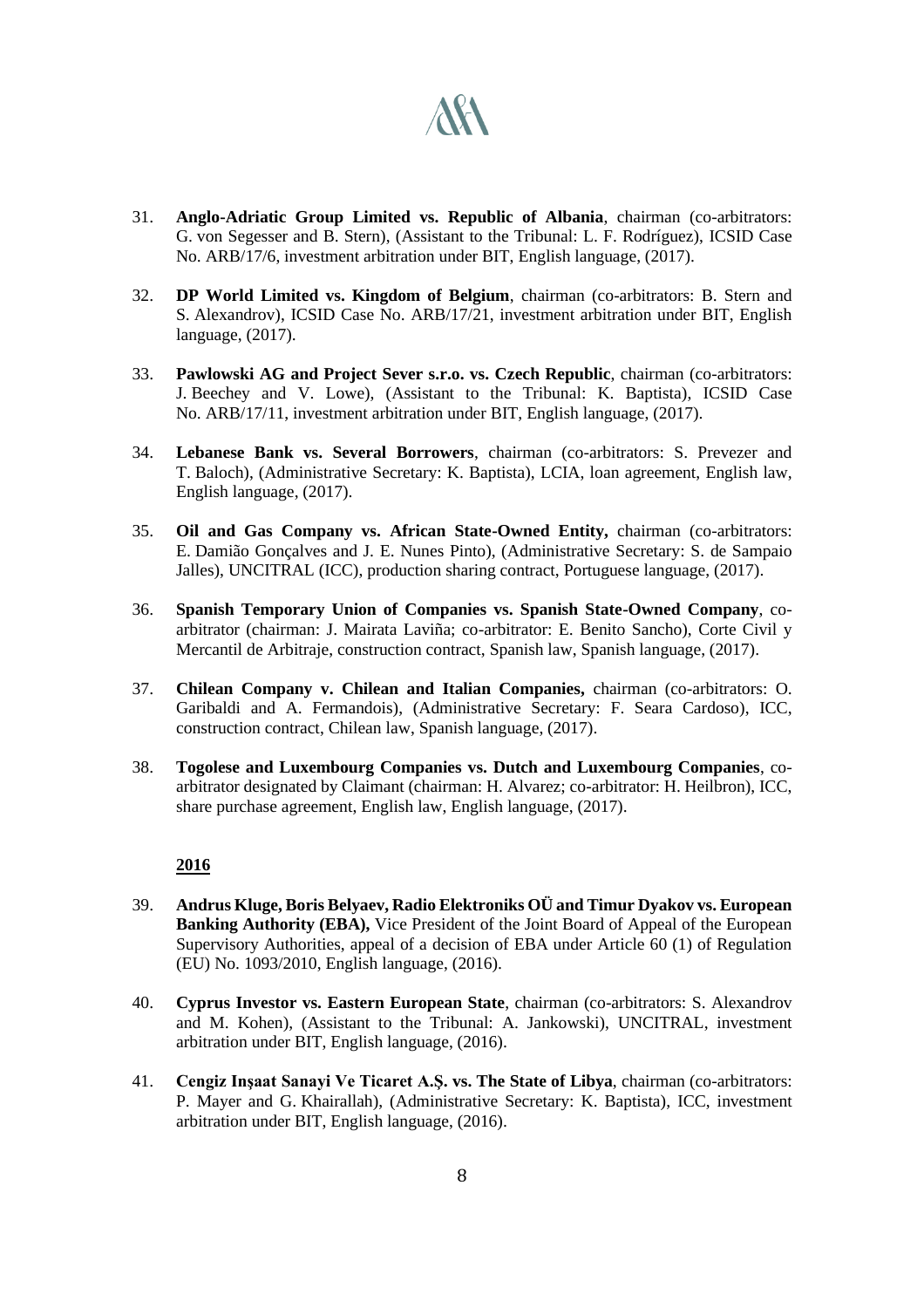

- 42. **Lion Mexico Consolidated LoP. vs. United Mexican States**, chairman (co-arbitrators: D. J. A. Cairns and L. Boisson), (Assistant to the Tribunal: A. Jankowski), ICSID Case No. ARB(AF)/15/2, investment arbitration under NAFTA, English language, (2016).
- 43. **Glencore International A.G. y C.I. Prodeco S.A. vs. Republic of Colombia**, chairman (co-arbitrators: O. Garibaldi and C. Thomas), (Assistant to the Tribunal: K. Baptista), ICSID Case No. ARB/16/6, investment arbitration under BIT, English language, 2016).
- 44. **Spanish Company and Colombian Company vs. Colombian Consortium, two Korean Companies and a Spanish Company**, co-arbitrator (chairman: J. Jiménez Gutiérrez; co-arbitrator: F. de Vivero), ICC, construction agreement, Colombian law, Spanish language, (2016).
- 45. **Auditing Firm (Belgium) vs. Certain Individuals (Italy)**, chairman (co-arbitrators: P. Hollander and L. Lévy), (Administrative Secretary: D. Villanúa), ICC, Belgian law, English language, (2016).
- 46. **UAE Investor vs. Brazilian Investors**, chairman (co-arbitrators: P. Batista Martins and V. Galíndez), (Administrative Secretary: S. de Sampaio Jalles), ICC, shareholders agreement relating to a major construction project, Brazilian law, English language, (2016).
- 47. **Mining Company vs. International Supplier**, co-arbitrator (chairman: D. Arias; co-arbitrator: E. Zuleta-Jaramillo), Cámara de Comercio de Lima, construction dispute, Peruvian law, English language, (2016).
- 48. **Oil Refinery vs. Engineering and Construction Company**, chairman (co-arbitrators: A. Jana and Sir V. Ramsey), (Administrative Secretary: D. Villanúa; Deputy Administrative Secretary: A. Jankowski), ICC, engineering, procurement and construction agreement, law of the State of New York and law of a South American country, English language, (2016).
- 49. **Latin American Telecom Provider vs. Latin American National Regulatory Authority**, chairman (co-arbitrators: B. Sepúlveda and F. Cantuarias), Centro Internacional de Arbitraje y Mediación (CIAM), domestic arbitration, concession agreement, Spanish language, (2016).

- 50. **Onix Asigurari S.A. vs. European Insurance and Occupational Pensions Authority (EIOPA),** Vice President of the Joint Board of Appeal of the European Supervisory Authorities, appeal of a decision of EIOPA under Article 60 (1) of Regulation (EU) No. 1094/2010, English language, (2015).
- 51. **PT Ventures, SGPS, S.A. vs. Republic of Cabo Verde,** chairman, ICSID Case No. ARB/15/12, investment arbitration under BIT, Portuguese language, (2015).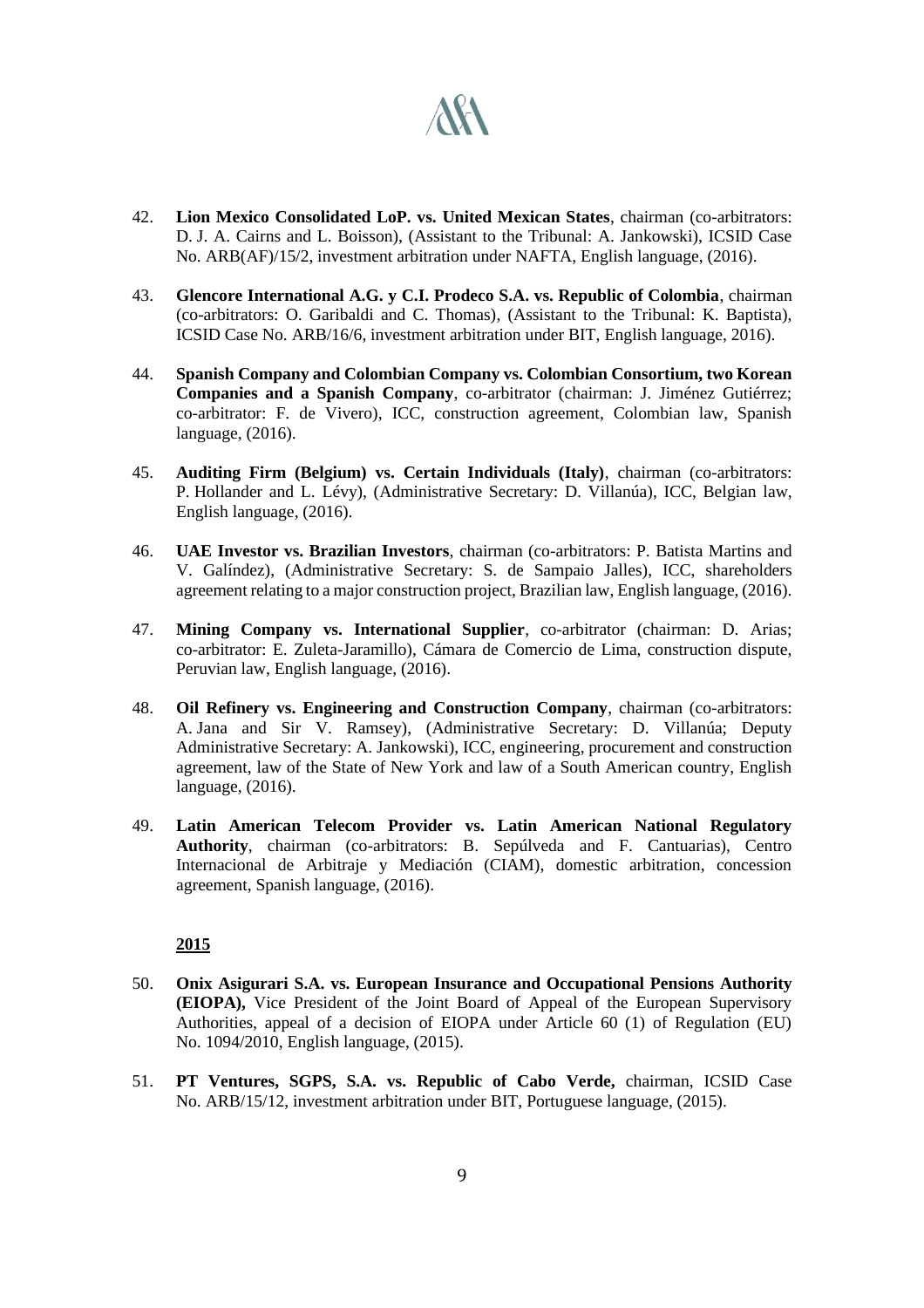

- 52. **Álvarez y Marín Corporación S.A. and others vs. Republic of Panamá**, chairman, ICSID Case No. ARB/15/14, investment arbitration under BIT and FTA, Spanish language, (2015).
- 53. **Sterling Merchant Finance Ltd. vs. Government of the Republic of Cape Verde**, sole arbitrator, UNCITRAL, PCA, services agreement, English language, (2015).
- 54. **Western European Gas Company vs. Eastern European Gas Company**, co-arbitrator, ICC, price revision under gas sale and purchase agreement, Swiss law, English language, (2015).
- 55. **Peruvian Company vs. Peruvian and Colombian Companies**, chairman, ICC, turnkey construction contract, Peruvian law, Spanish language, (2015).
- 56. **International Construction Company vs. Central American Public Agency**, chairman (co-arbitrators: H. Grigera Naón and J. E. Nunes Pinto), (Administrative Secretary: F. Seara Cardoso), ICC, construction contract, law of Central American Republic, Spanish language; Counsel to Claimant: In-house, Derains & Gharavi and White & Case; Counsel to Respondent: In-house and Bofill Mir & Alvarez Jana Abogados, (2015).
- 57. **Ecuadorian Sellers vs. Buyer and Related Companies (Spanish and Ecuadorian)**, chairman, ICC, share purchase agreement, Ecuadorian law, Spanish language, (2015).
- 58. **Mexican Consortium vs. Mexican State-Owned Corporation**, chairman, ICC, public service construction agreement, Mexican law, Spanish language, (2015).
- 59. **PT Ventures, SGPS, S.A. (Portugal) vs. República de Cabo Verde (Cabo Verde) vs. Cabo Verde Telecom, S.A. (Cabo Verde)**, chairman, ICC, shareholders' agreement, Portuguese language, (2015).
- 60. **Spanish Company vs. Dutch Company et al.,** co-arbitrator, ICC, share purchase agreement, Spanish law, English language, (2015).

- 61. **Edenred S.A. vs. Hungary**, chairman, ICSID Case No. ARB/13/21, investment arbitration under BIT, English language, (2014).
- 62. **European Company vs. European Republic**, chairman, ICC, investment arbitration under BIT, English language, (2014).
- 63. **SV Capital OÜ vs. European Banking Authority (EBA)**, II, Vice President of the Joint Board of Appeal of the European Supervisory Authorities, appeal of a decision of EBA under Article 60 (1) of Regulation (EU) No. 1093/2010, English language, (2014).
- 64. **Investor Protection Europe sprl vs. European Securities and Markets Authority (ESMA)**, Vice President of the Joint Board of Appeal of the European Supervisory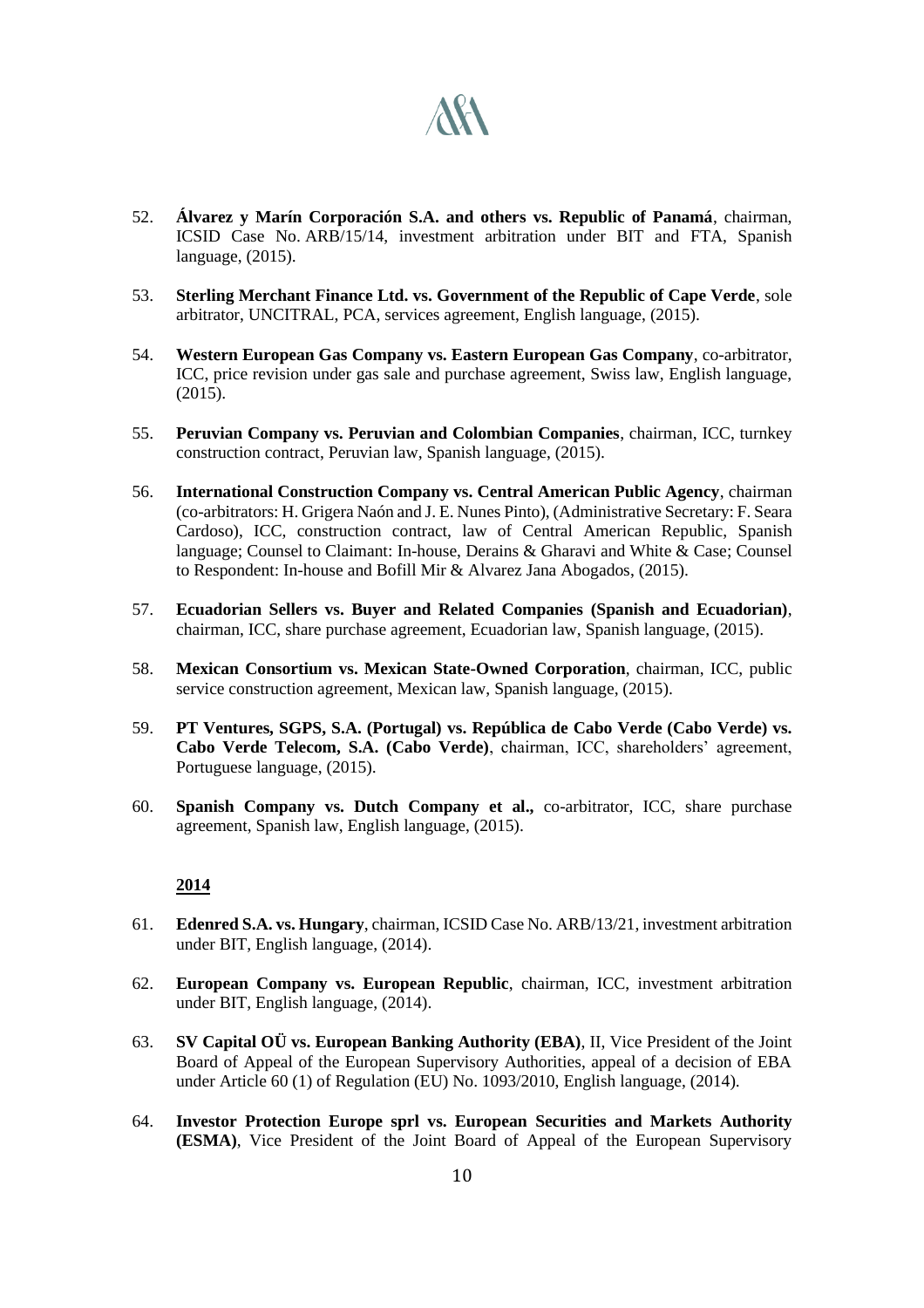

Authorities, appeal of a decision of ESMA under Article 60 (1) of Regulation (EU) No. 1095/2010, English language, (2014).

- 65. **Cyprus Popular Bank Public Co. Ltd. vs. Hellenic Republic**, chairman, ICSID Case No. ARB/14/16, investment arbitration under BIT, English language, (2014).
- 66. **Highbury International AVV, Compañía Minera de Bajo Caroní AVV, and Ramstein Trading Inc. vs. Bolivarian Republic of Venezuela,** chairman, ICSID Case No. ARB/14/10, investment arbitration under BIT, Spanish language, (2014).
- 67. **Spanish Company vs. Portuguese Company**, chairman, Corte de Arbitraje de Madrid, sale in the solar energy sector, Spanish law and language, (2014).
- 68. **Iberian Law Firm vs. Partner**, chairman, Corte de Arbitraje de Madrid, dispute arising out of by-laws, Spanish law and language, (2014).
- 69. **Brazilian Company, Chilean Company and Spanish Company vs. Peruvian Company**, co-arbitrator, ICC, dispute arising out of shareholders' agreement under Peruvian law, Spanish language, (2014).
- 70. **European Companies vs. European State-Owned Entities and European Companies**, chairman, UNCITRAL Rules, share purchase agreement in the aluminium sector, English language, (2014).
- 71. **Swiss Bank vs. Dutch Bank**, chairman, ICC, sale and purchase in the banking sector, Dutch law, English language, (2014).
- 72. **International Oil Company vs. South American National Oil Company**, chairman, CIAC, adjustment of contractual royalties, Spanish language, (2014).
- 73. **State Owned Oil and Gas Company vs. Agency of a State**, chairman, ICC, concession agreement, Portuguese language, (2014).
- 74. **European Republic vs. Private Companies**, chairman, ICC, privatization in the ship building sector, English language, (2014).

- 75. **Rusoro Mining Ltd vs. Bolivarian Republic of Venezuela**, chairman, ICSID Case No. ARB(AF)/12/5, investment arbitration under BIT, English and Spanish languages, (2013).
- 76. **SV Capital OÜ vs. European Banking Authority**, Vice President of the Joint Board of Appeal of the European Supervisory Authorities, appeal of a decision of EBA under Article 60 (1) of Regulation (EU) No. 1093/2010, English language, (2013).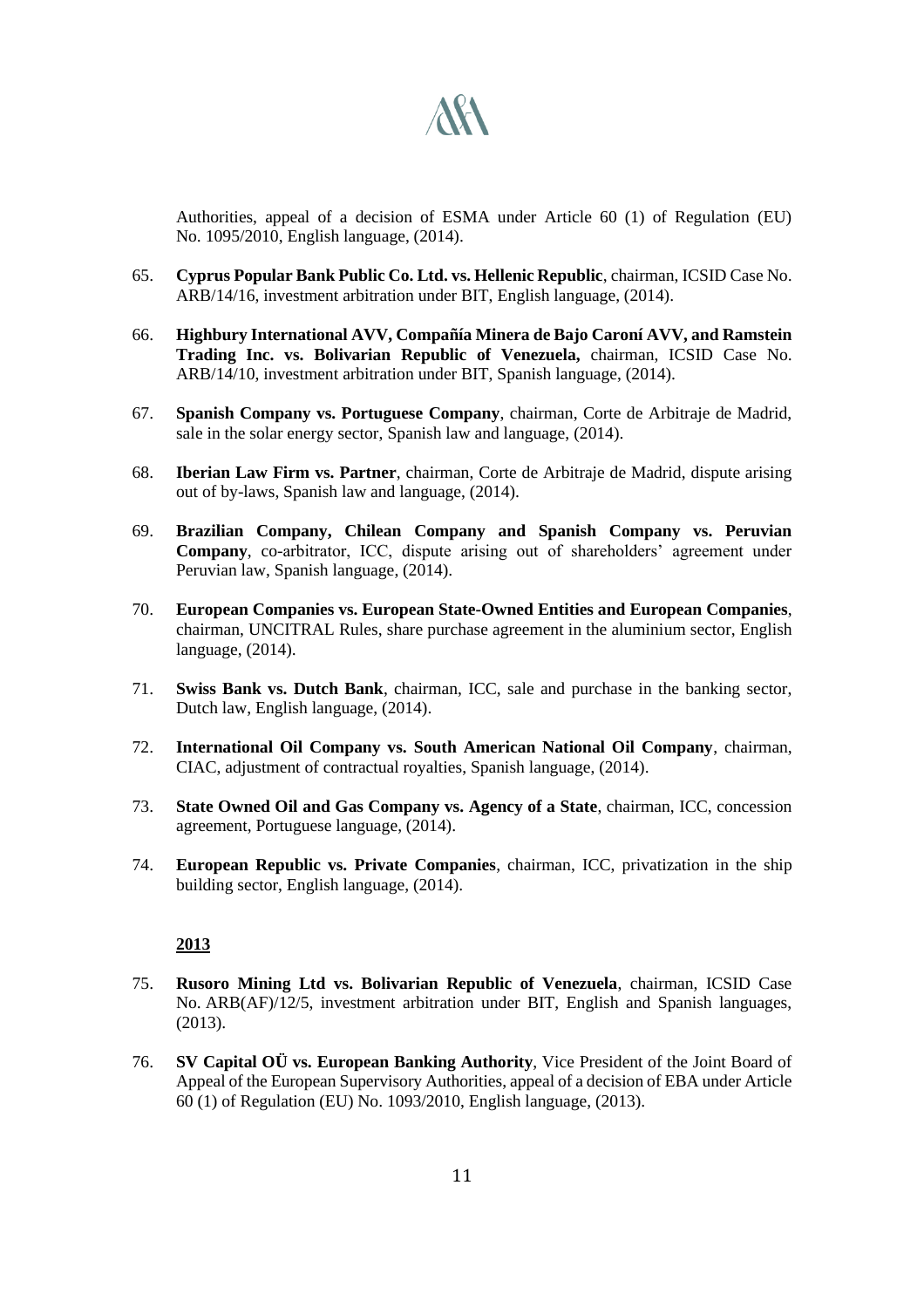

- 77. **Tenaris S.A. and Talta – Trading e Marketing Sociedade Unipessoal Lda. vs. Bolivarian Republic of Venezuela**, chairman, ICSID Case No. ARB/12/23, investment arbitration under BIT, English and Spanish languages, (2013).
- 78. **Global Private Rating Company "Standard Rating" Ltd. vs. European Securities and Markets Authority,** Vice President of the Joint Board of Appeal of the European Supervisory Authorities, appeal of a decision of ESMA under Article 60 (1) of Regulation (EU) Nº 1095/2010, English language, (2013).
- 79. **Eastern European Distributor vs. Spanish Automobile Company**, co-arbitrator, VIAC, distributorship agreement, Spanish law, English language, (2013).
- 80. **Spanish Bottled Water Company vs. Spanish Bank**, chairman, Corte de Arbitraje de Madrid, financial derivatives contract, Spanish law and language, (2013).
- 81. **Spanish Insurance Company vs. Spanish Banks,** co-arbitrator, CIMA, insurance joint venture agreement, Spanish law and language, (2013).
- 82. **Angolan Company vs. US Group**, co-arbitrator, ICC, service agreement in the oil industry, Angolan law, English language, (2013).
- 83. **Foreign Investor vs. Public Entity of a Central American Republic**, chairman, ICC, joint venture in the electricity market, Spanish language, (2013).
- 84. **Spanish Gas Producer vs. Italian Gas Producer**, co-arbitrator, ICC, shareholders agreement, Spanish law, English language, (2013).
- 85. **Investors in the Electrical Market vs. Public Entity of an American Republic**, coarbitrator, ICC, investment in the electric sector, Spanish language, (2013).
- 86. **Private Companies vs. European Republic**, chairman, ICC, privatization in the ship building sector, English language, (2013).

- 87. **OI European Group B.V. vs. Bolivarian Republic of Venezuela**, chairman, ICSID Case No. ARB/11/25, investment arbitration under BIT, Spanish and English languages, (2012).
- 88. **Netherlands Investor vs. Government of Cuba and Public Cuban Company**, coarbitrator designated by Claimant, ICC, investment arbitration under BIT, (2012).
- 89. **Caratube International Oil Company vs. Republic of Kazakhstan**, President of the Annulment Committee, ICSID Case No. ARB/08/12, English language, (2012).
- 90. **Occidental Petroleum Corporation and Occidental Exploration and Production Company vs. Republic of Ecuador**, President of the Annulment Committee, ICSID Case No. ARB/06/11, English and Spanish languages, (2012).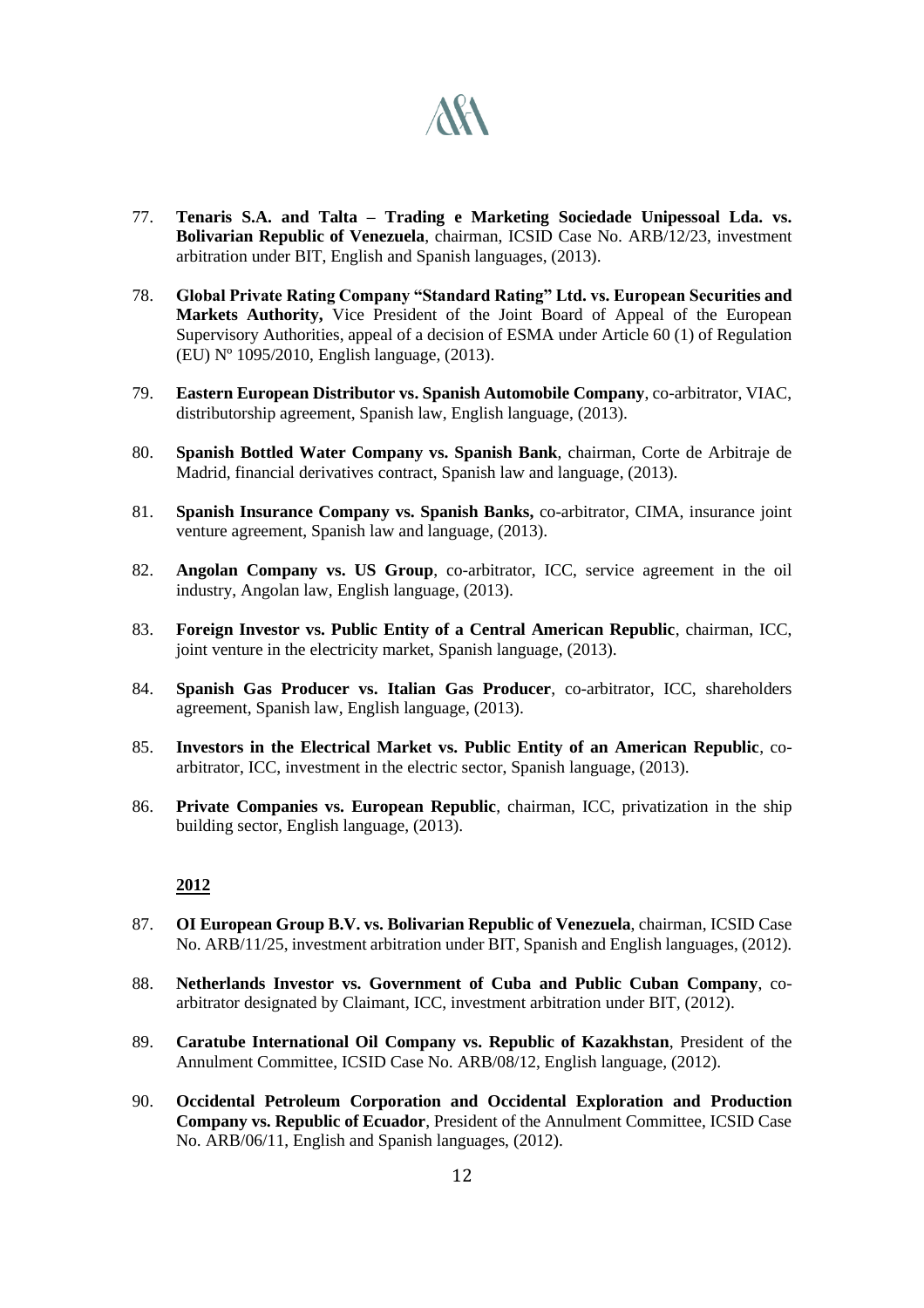# **ARA**

- 91. **Spanish Company vs. Spanish Company**, chairman, CIMA, construction and development agreement, Spanish law and language, (2012).
- 92. **Spanish Company vs. Spanish Bank**, chairman, Corte de Arbitraje de Madrid, financial derivatives contract, Spanish law and language, (2012).
- 93. **Two United Arab Emirates Companies vs. United Arab Emirates Company,**  chairman, DIAC, construction and development agreements, Dubai and UAE laws, English language, (2012).
- 94. **Brazilian Company vs. Brazilian Company**, chairman, ICC, supply agreement, Brazilian law, Portuguese language, (2012).
- 95. **Middle Eastern Pipeline Operator vs. Middle Eastern Gas Producer and Middle Eastern Buyer of Gas,** chairman, ICC, gas supply and purchase agreement, English law and language, (2012).
- 96. **Spanish Bank vs. Spanish Company**, sole arbitrator, *ad hoc*, financial derivatives contract, Spanish law and language, (2012).
- 97. **Bolivian Company vs. Mexican Company and its Mexican parent Company**, chairman, IACAC, shareholders agreement, Bolivian law, Spanish language, (2012).
- 98. **Ecuadorian Company vs. Ecuadorian Public Company**, chairman, ICC, public service concession agreement, Ecuadorian law, Spanish language, (2012).
- 99. **Finnish Company vs. EU State**, co-arbitrator, UNCITRAL, transfer of technology and *know-how* in connection with the manufacture of armored vehicles, law of the Respondent State, English language, (2012).
- 100. **Portuguese Subcontractor vs. Portuguese Contractor**, co-arbitrator, ICC, construction agreement, Portuguese law, English language, (2012).

- 101. **Astaldi S.p.A. vs. Republic of Honduras,** President of the Annulment Committee, ICSID Case No. ARB/07/32, Spanish language, (2011).
- 102. **Flughafen Zürich A.G. and Gestión e Ingeniería IDC S.A. vs. Bolivarian Republic of Venezuela**, chairman, ICSID Case No. ARB/10/19, investment arbitration under BIT, Spanish language, (2011).
- 103. **Shell Nigeria Ultra Deep Limited (SNUD) vs. Federal Republic of Nigeria,** chairman, ICSID Case No ARB/07/18, investment arbitration under BIT, English language, (2011).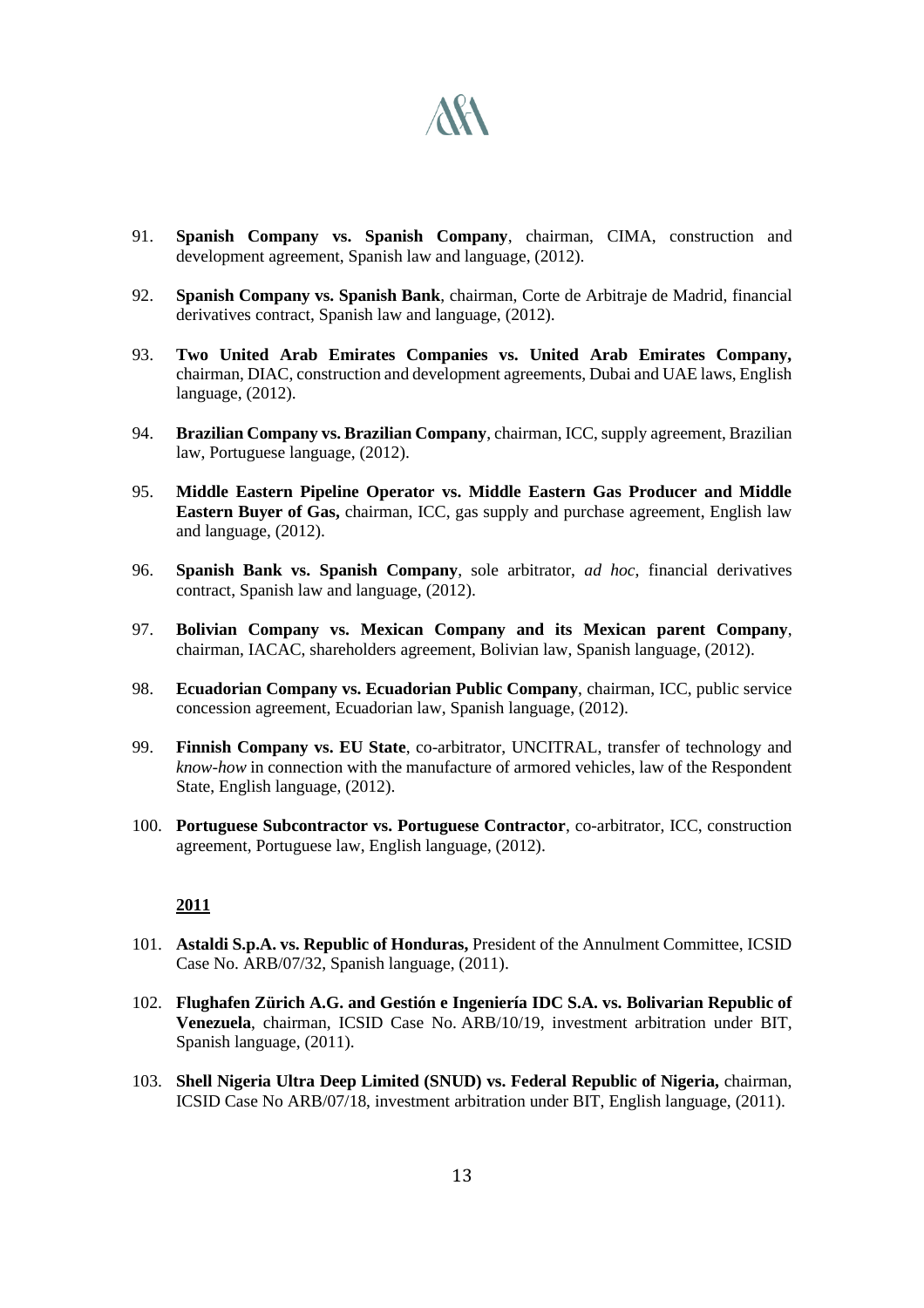

- 104. **Greek Company vs. French Company**, chairman, ICC, pharmaceutical contract, French law, English language, (2011).
- 105. **Dutch Gas Company vs. German Gas Buyer**, chairman, UNCITRAL, gas supply agreement, Dutch law, German language, (2011).
- 106. **Spanish Companies vs. Spanish Bank**, chairman, Corte de Arbitraje de Madrid, financial derivatives contracts, Spanish law and language, (2011).
- 107. **British Company vs. Spanish Company**, co-arbitrator, ICC, supply agreement, Spanish law, language to be determined, (2011).
- 108. **Belgian Company vs. German Company**, chairman, ICC, supply agreement, German law, English language, (2011).
- 109. **Guatemalan Company vs. German Company**, chairman, ICC, agency agreement, law to be determined, English language, (2011).
- 110. **Spanish Company vs. Spanish Company**, co-arbitrator, Corte de Arbitraje de Madrid, share purchase agreement, Spanish law and language, (2011).
- 111. **Polish Company vs. two Russian Companies**, co-arbitrator, UNCITRAL, gas supply agreement, law to be determined, English language, (2011).
- 112. **Romanian Company vs. Italian Company and Dutch holding,** co-arbitrator, ICC, privatization agreements, Romanian law, English language, (2011).

- 113. **Abengoa, S.A. and Cofides, S.A. vs. United Mexican States**, co-arbitrator, designated by Claimant, ICSID Case No. ARB(AF)/09/2, investment arbitration under BIT, Spanish language, (2010).
- 114. **ATA Construction, Industrial and Trading Company vs. Hashemite Kingdom of Jordan**, Member of Annulment Committee, ICSID Case No. ARB/08/2, English language, (2010).
- 115. **Spanish Listed Financial Institution vs. Spanish Financial Institution,** chairman, Corte de Arbitraje de Madrid, joint venture agreement, Spanish law and language, (2010).
- 116. **State-Owned Corporation vs. Sovereign State of the EU**, chairman, ICC, purchase agreement in the defence sector, English language, (2010).
- 117. **Peruvian Company vs. American Company**, co-arbitrator, Corte de Arbitraje de Madrid, shareholders' agreement in the life insurance sector, *amiable compositeur,* Spanish language, (2010).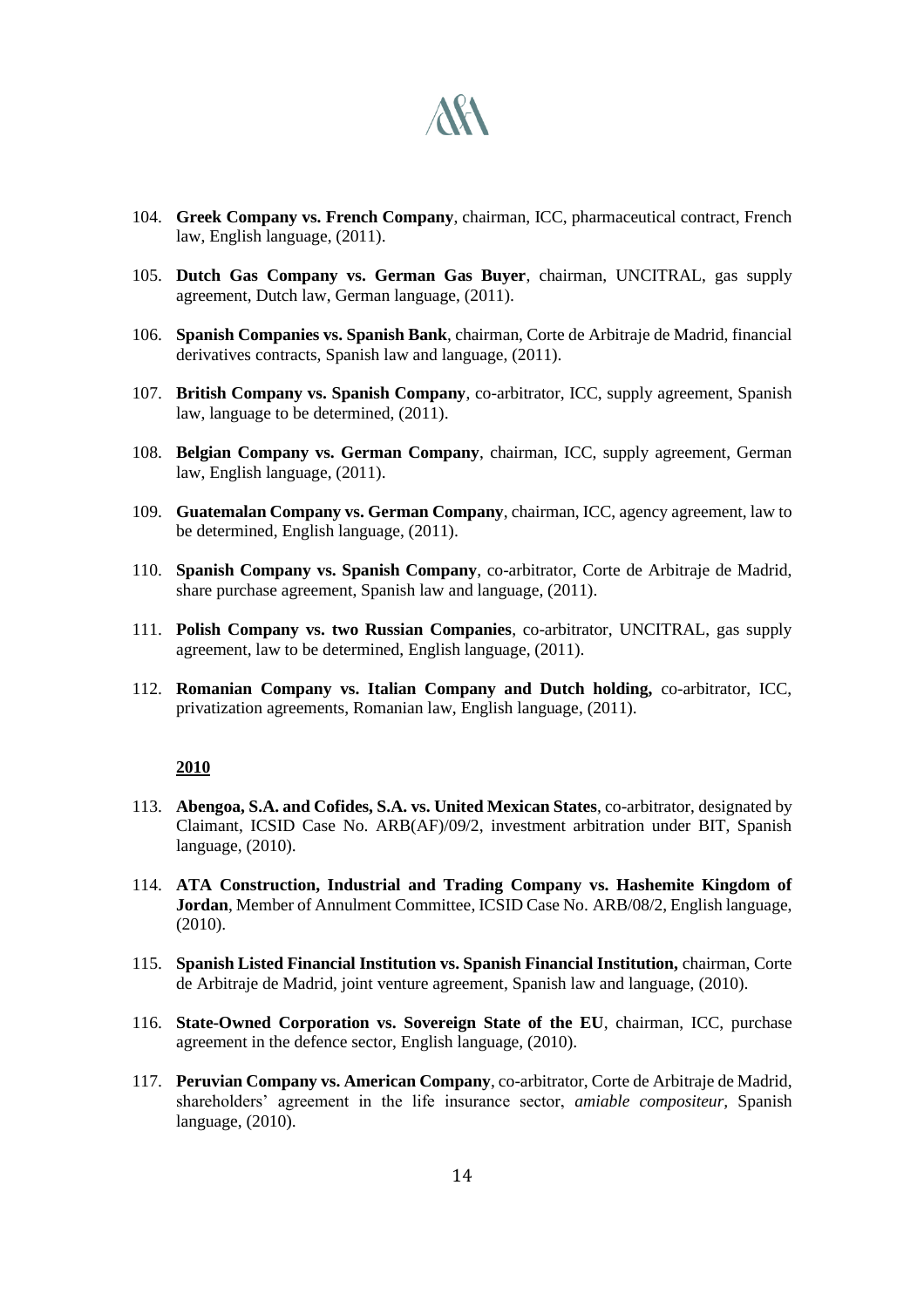

- 118. **Spanish Listed Construction Company vs. Spanish Construction Company**, chairman, Corte de Arbitraje de Madrid, construction and development agreements, Spanish law and language, (2010).
- 119. **Spanish Company vs. two Spanish Companies and one Belgian Company,** coarbitrator, ICC, real estate contracts, Spanish law, English language, (2010).

- 120. **Nova Scotia Power Incorporated vs. Bolivarian Republic of Venezuela**, chairman, PCA, investment arbitration under BIT, English language, (2009).
- 121. **Spanish Investor vs. Cuba**, co-arbitrator, designated by Claimant, ICC, investment arbitration under BIT, Spanish language, (2009).
- 122. **Holcim Limited, Holderfin B.V. and Caricement B.V. vs. Bolivarian Republic of Venezuela**, chairman, ICSID Case No. ARB/09/3, investment arbitration under BIT, English language, (2009).
- 123. **Indian Buyer vs. Spanish Sellers**, chairman, LCIA, share purchase agreement in the construction sector, Spanish law, English language, (2009).
- 124. **Spanish Sellers vs. Spanish Buyer**, co-arbitrator, Corte de Arbitraje de Madrid, share purchase agreement, Spanish law and language, (2009).
- 125. **Spanish Subsidiary of Private Equity Fund vs. Sister Company of the same Private Equity Fund**, adjudicator, *ad hoc*, termination of joint venture, Spanish law, English language, (2009).
- 126. **Spanish Buyers vs. German and Spanish Sellers**, co-arbitrator, ICC, share purchase agreement in the leasing sector, Spanish law, English language, (2009).
- 127. **Argentinean Company vs. French Company**, chairman, ICC, machinery supply agreement, French and Argentinean law, English language, (2009).
- 128. **Dutch Subsidiary of Mexican Company vs. Austrian Company**, co-arbitrator, ICC, share purchase agreement in the construction sector, Austrian law, English language, (2009).
- 129. **Spanish Listed Utility vs. Spanish Subsidiary of German Listed Company**, coarbitrator, *ad hoc*, termination of joint venture agreement in the electricity sector, Spanish law and language, (2009).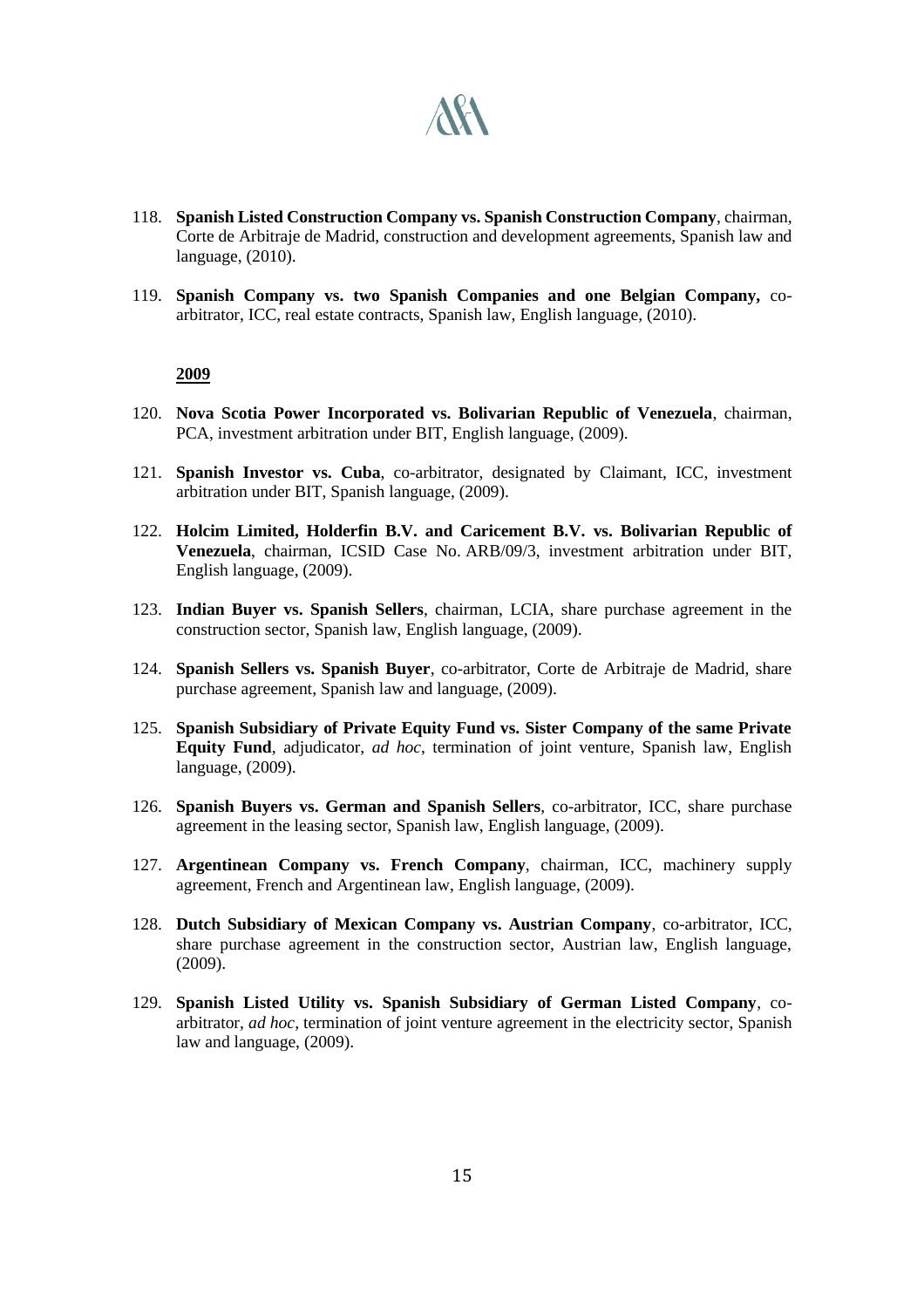

- 130. **TCW Group, Inc. and Dominican Energy Holdings vs. The Dominican Republic**, coarbitrator, designated by Respondent, UNCITRAL, investment arbitration under CAFTA, English language, (2008).
- 131. **German Buyer vs. Spanish Sellers**, co-arbitrator, ICC, share purchase agreement, Spanish law, English language, (2008).
- 132. **Dutch Subsidiary of Portuguese Company vs. Portuguese Listed Company**, chairman, ICC, share purchase agreement, Portuguese law and language, (2008).
- 133. **Uruguayan Association vs. Financial Company**, chairman, ICC, sale of investment funds, Uruguayan law, Spanish language, (2008).
- 134. **Brazilian Buyer vs. Brazilian and US Sellers**, chairman, ICC, share purchase agreement, Brazilian law, Portuguese language, (2008).
- 135. **Spanish Sellers vs. Norwegian Buyer**, co-arbitrator, Tribunal Arbitral de Barcelona, share purchase agreement, Spanish law and language, (2008).
- 136. **Spanish Buyer vs. Spanish / UK Listed Company,** co-arbitrator, ICC, share purchase agreement, Spanish law and language, (2008).
- 137. **Spanish Sellers vs. Spanish Utility**, co-arbitrator, CIMA, sale of wind farm, Spanish law and language, (2008).
- 138. **Spanish Seller vs. Spanish Buyer**, sole arbitrator, Corte Española de Arbitraje, share purchase agreement, Spanish law and language, (2008).
- 139. **French Listed Company vs. Spanish Shipping Company**, co-arbitrator, ICC, share purchase agreement in the shipping sector, Spanish law, English language, (2008).
- 140. **Spanish Sellers vs. Spanish Buyer**, co-arbitrator, *ad hoc*, share purchase agreement, Spanish law and language, (2008).

- 141. **Mr. Tza Yap Shum vs. Republic of Peru**, co-arbitrator, designated by Respondent, ICSID Case No. ARB/07/6, investment arbitration under BIT, Spanish language, (2007).
- 142. **Mr. Joseph Charles Lemire vs. Ukraine**, chairman, ICSID Case No. ARB/06/18, investment arbitration under BIT, English language, (2007).
- 143. **City Oriente Limited vs. Republic of Ecuador and Empresa Estatal Petróleos del Ecuador (Petroecuador)**, chairman, ICSID Case No. ARB/06/21, under investment contract, Spanish language, (2007).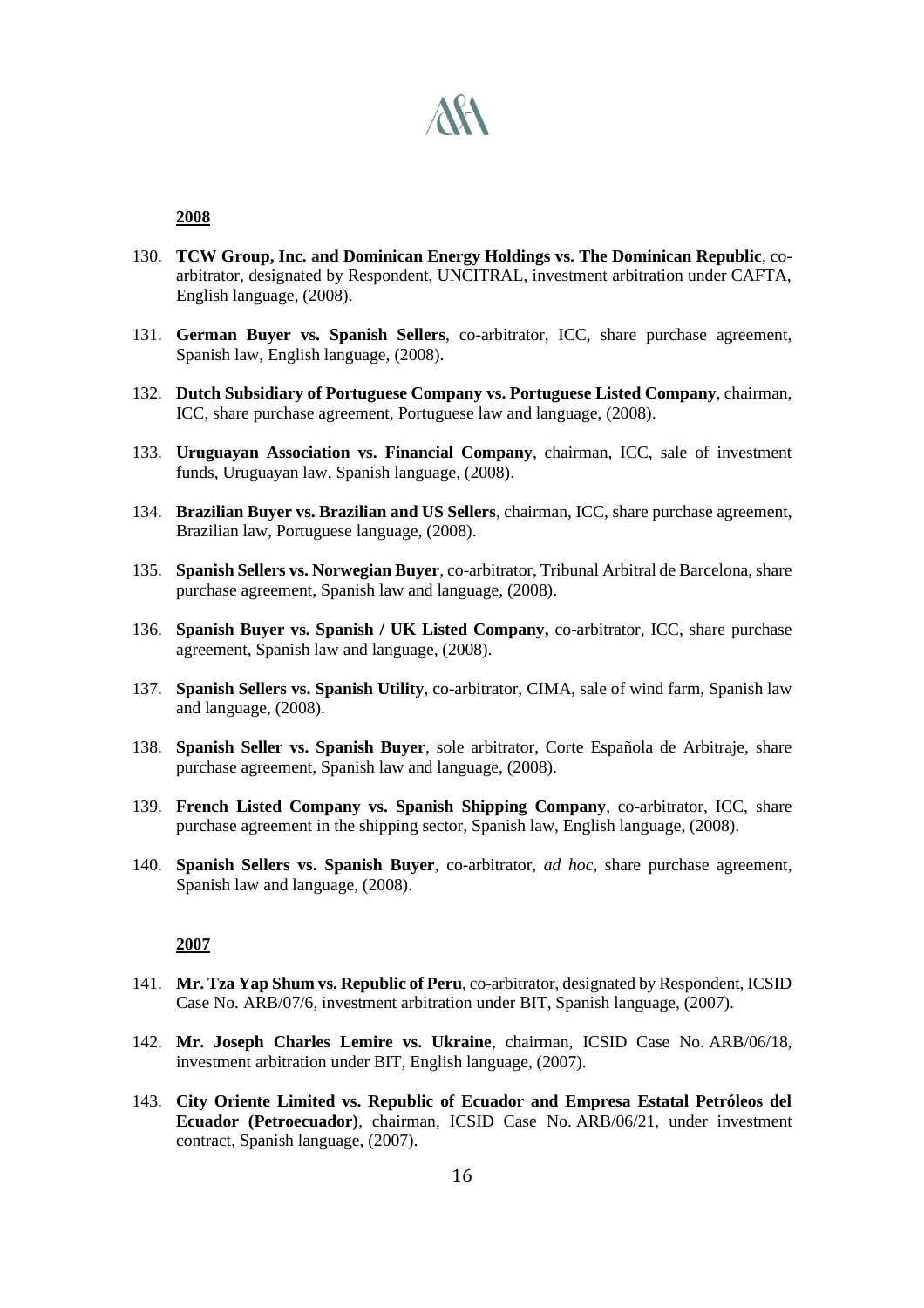

- 144. **Mr. Vito G. Gallo vs. Government of Canada**, chairman, UNCITRAL, PCA, investment arbitration under NAFTA, English language, (2007).
- 145. **Spanish Construction Company vs. Spanish Subsidiary of Italian Company**, chairman, Corte de Arbitraje de Madrid, construction agreement, Spanish law and language, (2007).
- 146. **Spanish Listed Company vs. International Insurance Company**, co-arbitrator, *ad hoc*, insurance claim, Spanish law and language, (2007).
- 147. **Gibraltar Company vs. Spanish Football Club**, co-arbitrator, ICC, joint venture agreement, Spanish law and language, (2007).
- 148. **Spanish Company vs. French Insurance Company**, sole arbitrator, CIMA, insurance claim, Spanish law and language, (2007).
- 149. **American Utility vs. Agency of Central American State,** co-arbitrator, UNCITRAL, distribution of energy, law of El Salvador, English language, (2007).
- 150. **Argentinean Company vs. German Company and Argentinean Subsidiary of German Company**, chairman, ICC, joint venture agreement, extraordinary legislation, Argentinean law, Spanish language, (2007).

- 151. **Banco Central do Brasil (Brasil) vs. Banco Central del Uruguay (Uruguay)**, chairman, arbitration between central banks under ALADI Rules, Spanish language, (2006).
- 152. **Phoenix Action Ltd. vs. The Czech Republic**, co-arbitrator, designated by Respondent, ICSID Case No. ARB/06/5, investment arbitration under BIT, English language, (2006).
- 153. **Spanish Subsidiary of Portuguese Company vs. Spanish Subsidiary of Swedish Company**, co-arbitrator, ICC, share purchase agreement, Spanish law and language, (2006).
- 154. **Spanish Company vs. Spanish Utility**, co-arbitrator, Corte de Arbitraje de Madrid, electricity distribution agreement, Spanish law and language, (2006).
- 155. **British Company vs. State-Owned Company**, chairman, ICC, construction agreement, expropriation, Iranian law / Sharia law, English language, (2006).
- 156. **Luxembourg Company vs. Dutch Company**, co-arbitrator, ICC, share purchase agreement, Spanish law, English language, (2006).
- 157. **Spanish lawyer vs. Spanish law firm**, chairman, *ad hoc*, partnership agreement, Spanish law and language, (2006).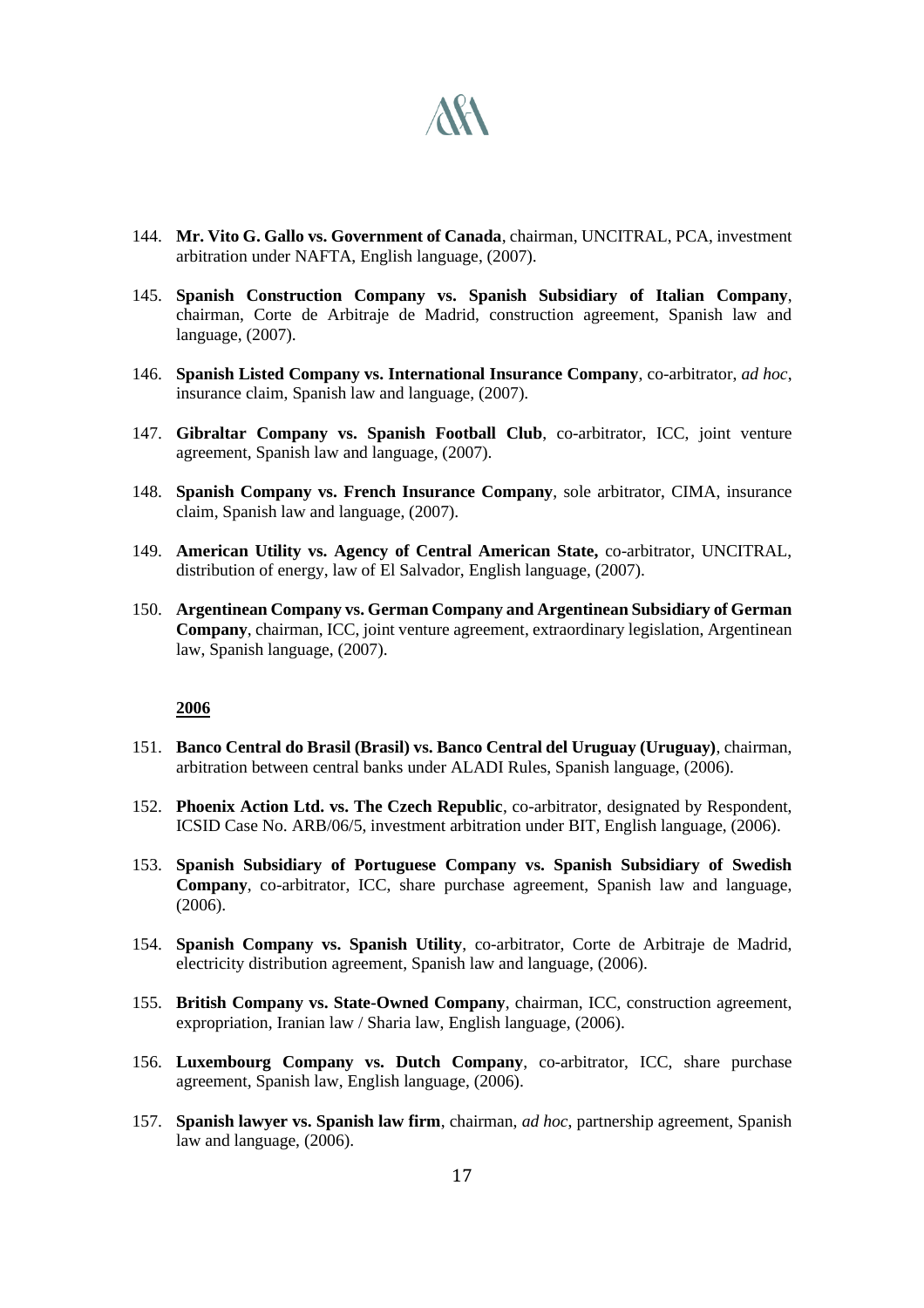

- 158. **Spanish Sellers vs. Spanish Subsidiary of Italian Buyer**, chairman, ICC, share purchase agreement, Spanish law and language, (2005).
- 159. **US Company vs. Spanish Company**, co-arbitrator, ICC, joint venture agreement, Spanish law, English language, (2005).
- 160. **International Construction Consortium vs. Colombian State-Owned Company**, chairman, ICC, construction agreement, Colombian law, Spanish language, (2005).
- 161. **Mexican Subsidiary of US Company vs. Mexican State-Owned Company**, chairman, ICC, construction agreement, Mexican law, Spanish language, (2005).
- 162. **Chilean Company vs. German Supplier**, co-arbitrator, ICC, plant construction agreement, English language, (2005).
- 163. **Argentinean Company vs. International Supplier**, chairman, ICC, construction agreement, English language, (2005).
- 164. **German Airplane Leasing Company vs. Mexican Lessor**, chairman, ICC, aircraft lease agreements, German law, English language, (2005).
- 165. **Spanish Insurance Company vs. UK Insurance Company**, co-arbitrator, Corte de Arbitraje de Madrid, sale of insurance company, Spanish law and language, (2005).
- 166. **Spanish Buyer vs. German Supplier**, co-arbitrator, ICC, machinery supply agreement, Spanish law and language, (2005).
- 167. **Spanish Seller vs. Spanish Buyer**, co-arbitrator, LCIA, share purchase Agreement, Spanish law, English language, (2005).
- 168. **Spanish Company vs. Spanish Gas Supplier**, co-arbitrator, *ad hoc*, gas distribution agreement, determination of gas price, Spanish law and language, (2005).
- 169. **Spanish Subsidiary of Italian Financial Company vs. Spanish Seller**, co-arbitrator, *ad hoc*, share purchase agreement, Spanish law and language, (2005).

- 170. **Unisys Corporation vs. Argentine Republic**, chairman, ICSID Case No. ARB/03/27, investment arbitration under BIT, English language, (2004). (Suspended).
- 171. **SAUR International vs. Argentine Republic**, chairman, ICSID Case No. ARB/04/4, investment arbitration under BIT, Spanish language, (2004).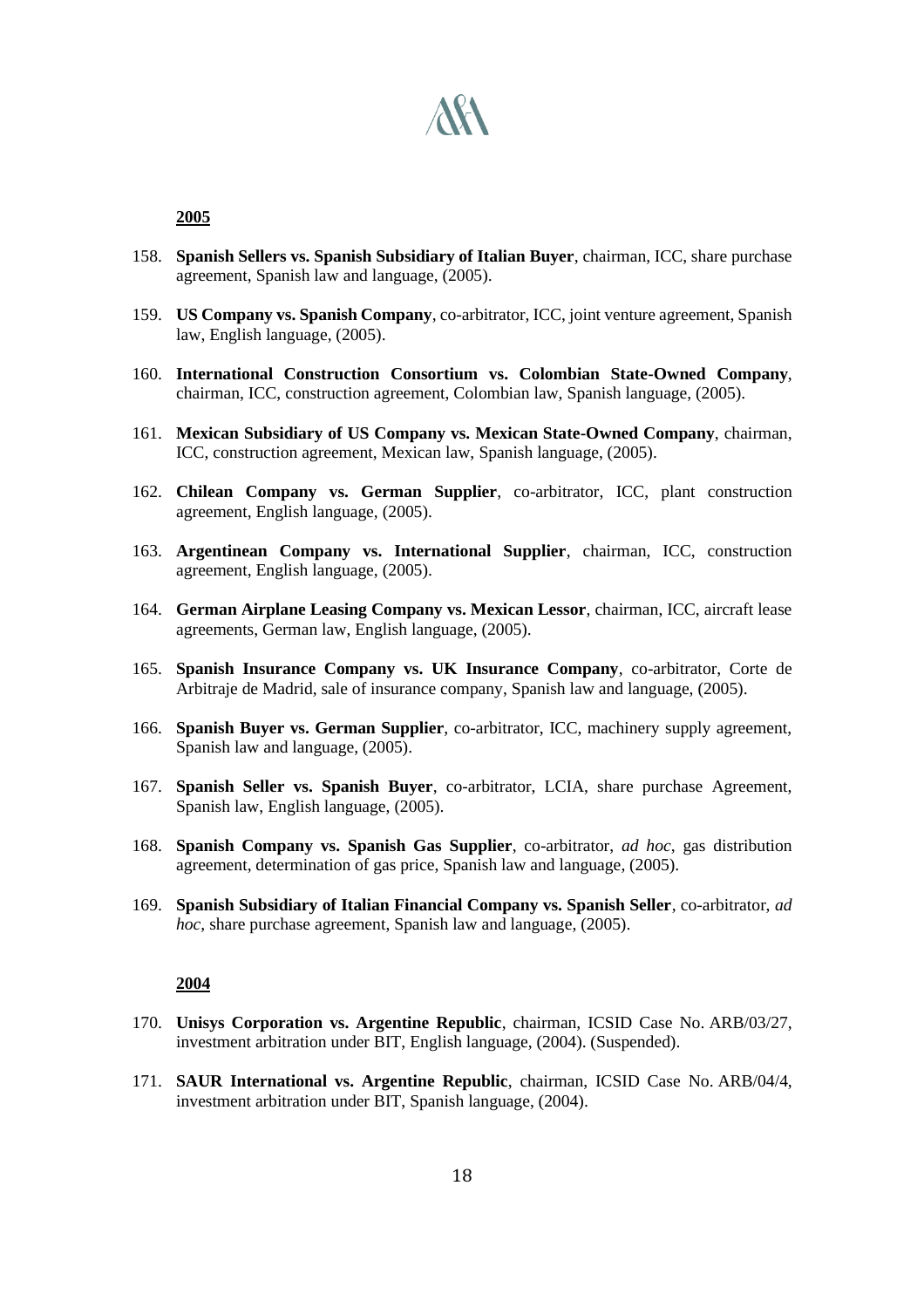

- 172. **Private Equity Investors vs. Seller**, co-arbitrator, *ad hoc*, share purchase agreement, Spanish law and language, (2004).
- 173. **Luxembourg Bank Holding vs. Central European Republic**, chairman, ICC, dispute arising from privatization of a bank, Austrian law, English language, (2004).
- 174. **Spanish Real Estate Company vs. Spanish Construction Company**, co-arbitrator, Corte de Arbitraje de Madrid, construction agreement, Spanish law and language, (2004).
- 175. **Spanish Seller vs. United Kingdom Buyer**, sole arbitrator, CIMA, share purchase agreement, Spanish law and language, (2004).
- 176. **Brazilian Subsidiary of US Company vs. Brazilian Company**, chairman, ICC, breach of shareholders' agreement, Brazilian law, English language, (2004).
- 177. **Private Equity Investors vs. Spanish Seller**, co-arbitrator, Corte de Arbitraje de Madrid, share purchase agreement, Spanish law and language, (2004).

- 178. **Canadian Company vs. Bolivian State Agency**, chairman, UNCITRAL, construction agreement, Bolivian law, Spanish and English languages, (2003).
- 179. **Omani Owner vs. Spanish Hotel Company**, co-arbitrator, UNCITRAL, two hotel management agreements, Omani/Sharia law, English language, (2003).
- 180. **Dutch Company vs. Spanish Distributor**, co-arbitrator, ICC, distribution contract, Spanish law, English language, (2003).
- 181. **Spanish Investor vs. Bolivian Company**, co-arbitrator, ICC, joint venture agreement, Bolivian law, Spanish language, (2003).
- 182. **Mexican Producer vs. US Distributor**, co-arbitrator, AAA, distribution agreement, law of California, English language, (2003).
- 183. **Spanish Company vs. Spanish Company**, co-arbitrator, Corte de Arbitraje de Madrid, breach of joint venture agreement, competition law, Spanish law and language, (2003).
- 184. **Spanish Construction Company vs. Spanish Owner**, co-arbitrator, *ad hoc*, construction agreement, Spanish law and language, (2003).
- 185. **Subsidiary of Italian Company vs. Spanish Company**, co-arbitrator, ICC, gas distribution agreement, English language, (2003).